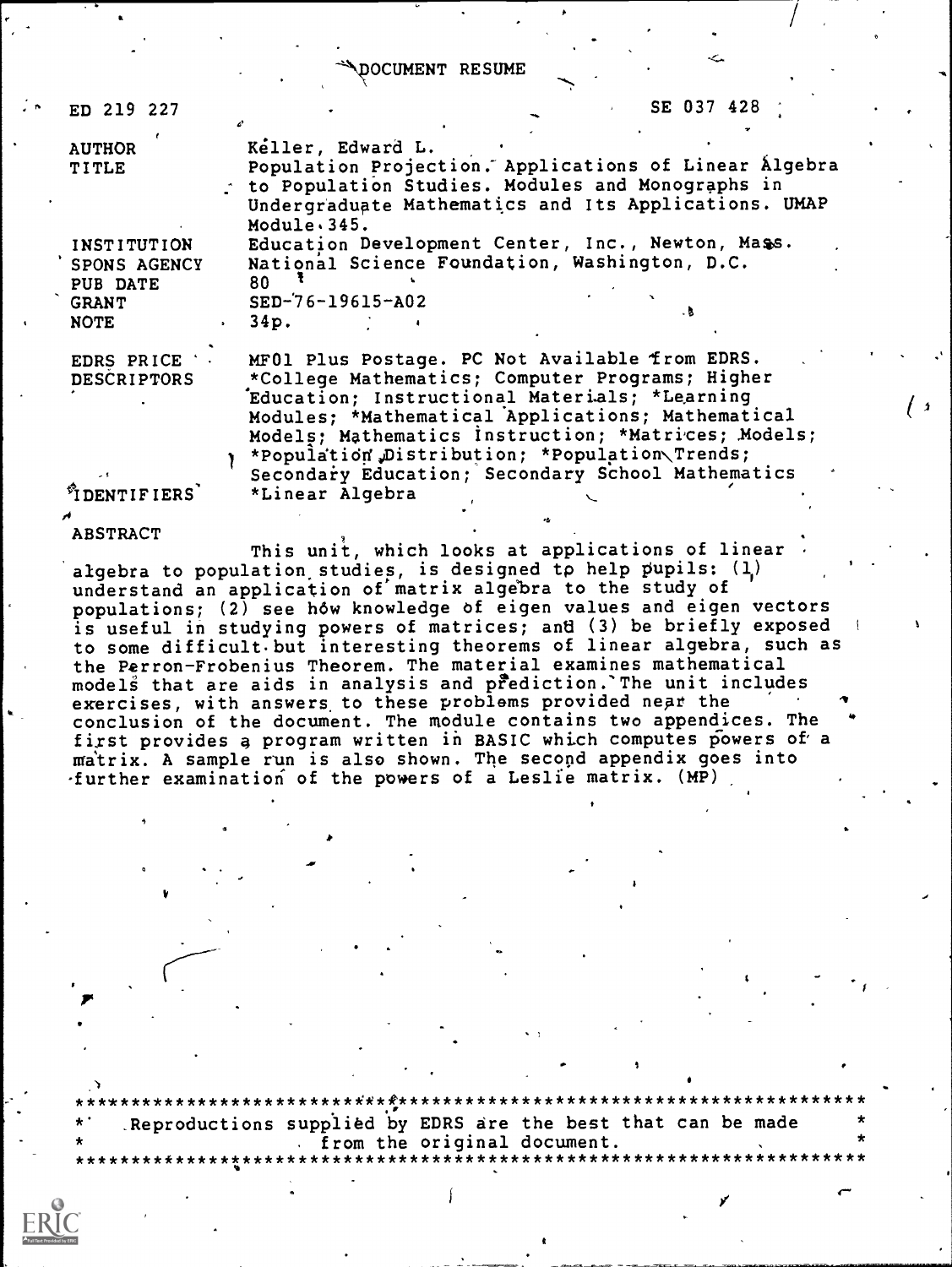$\sim$  $\overline{\sim}$  $\sigma$  $\overline{\phantom{a}}$  $\overline{\mathcal{C}}$ 

ΔD

**MODULES AND MONOGRAPHS IN UNDERGRADUATE MATHEMATICS AND ITS APPLICATIONS\*** 

# Þ F. D デ Ó  $14$ ħ € € ε ε ゼ M ¢ c.  $\rightarrow$  $\infty$  $\overline{a}$  $\infty$  $\overline{\phantom{0}}$

Birkhäuser Boston Inc. 380 Green Street Cambridge, MA 02139

ద్

**MODULE 345** 

# Population Projection

by Edward L Keller

"What will be the distribution of ages in the 5 population 15 years from now, 50 years from now, or 100 years from now? Many things depend on the answer to that question -the future of the socaal security system, the demand for health care services, the enrollment in colleges and universities -- to name a few

If we know the present age distribution of a population can we predict the age distribution in 50 years?"

# Applications of Lifear Algebra to **Population Studies**

**U.S. DEPARTMENT OF EDUCATION** NATIONAL INSTITUTE OF EDUCATION EDUCATIONAL RESQURCES INFORMATION CENTER (ERIC

This document has been reproduced as received from the prason or organization ir quating it Minor changer have been made to mprove

reproduct or duality . Points of view ilricpinions stated in thir docu ment do not race ssarily represent official NIE

position, in policy

"PERMISSION TO REPRODUCE THIS MATERIAL IN MICROFICHE ONLY HAS BEEN GRANTED

TO THE EDUCATIONAL RESOURCES INFORMATION CENTER (ERIC)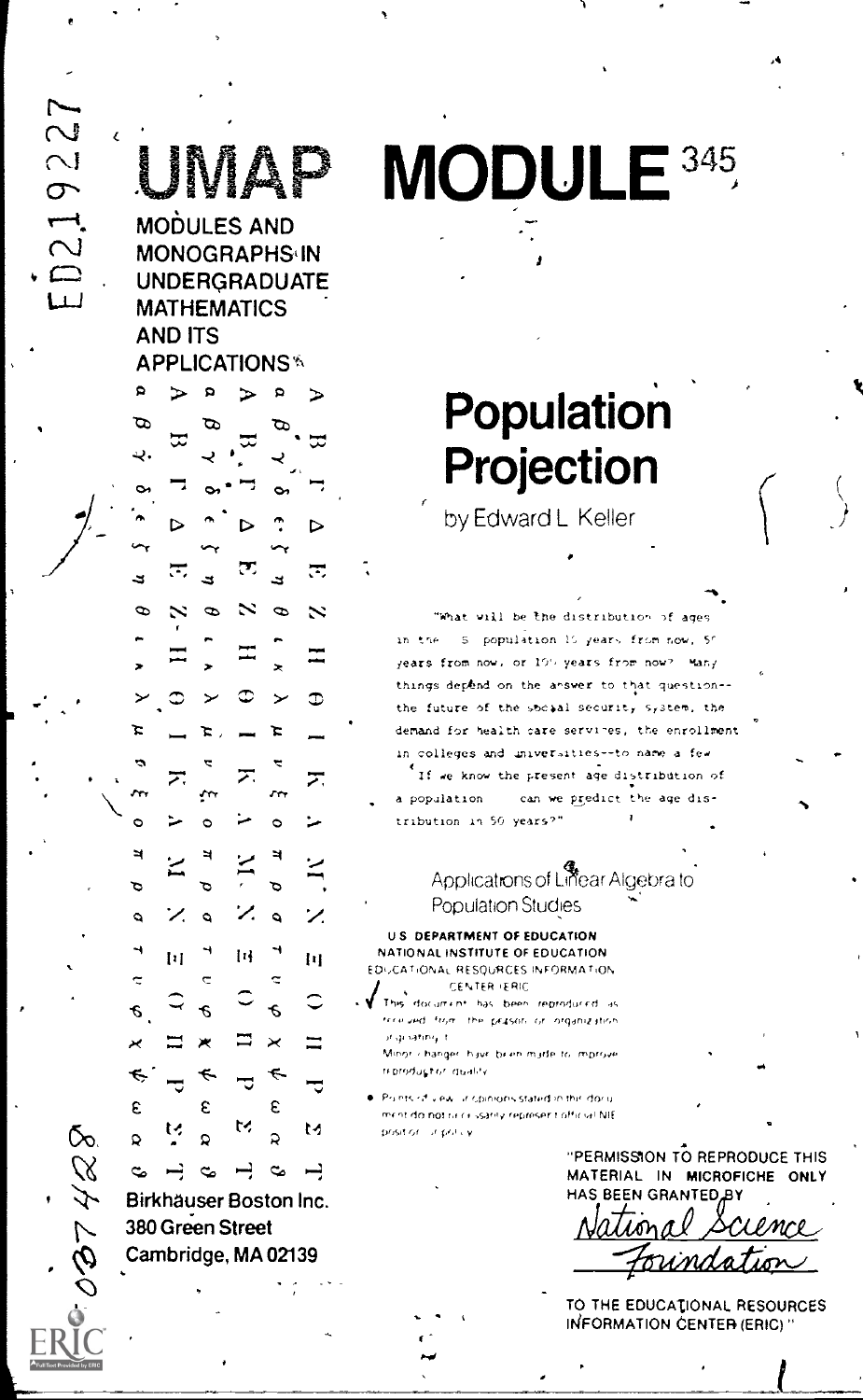ż

**AP** 

**MODULES AND MONOGRAPHS IN UNDERGRADUATE MATHEMATICS AND ITS APPLICATIONS®** 

# R Þ Ξ Ġ, Œ ⋝ Ħ  $\left\lfloor \frac{1}{2} \right\rfloor$ h ε £ ε M м  $\mathbf{Q}$

Birkhäuser Boston Inc. 380 Green Street Cambridge, MA 02139

 $\rightarrow$  $\infty$ 

 $\mathbf{c}_i$ 

Õo.

c,

# MODULE<sup>345</sup>

# **Population** Projection

by Edward L Keller

"What will be the distribution of ages in the U.S. population 19 years from now, 51 years from now, or 10% years from now?  $\text{Var}$ things depend on the answer to that question-the future of the social security system, the demand for hearth care services, the enrollment in colleges and universities--to name a few.

If we know the present age distribution of can we predict the age disa population tribution in 50 years?"

# Applications of Linear Algebra to Population Studies

U.S. DEPARTMENT OF EDUCATION NATIONAL INSTITUTE OF EDUCATION EDUCATIONAL RESOURCES INFORMATION CENTER (ERIC)

This document has been reproduced as eer yed. from the person or organization zt quarting in

Mirio - hanges have been made to improve reproduction quality

Points, if yiew or ripin onsistated in this do. u ment da not servissarily represent official NIE position or policy

> "PERMISSION TO REPRODUCE THIS MATERIAL IN MICROFICHE ONLY HAS BEEN GRANTED BY

CL PMCP

TO THE EDUCATIONAL RESOURCES INFORMATION CENTER (ERIC)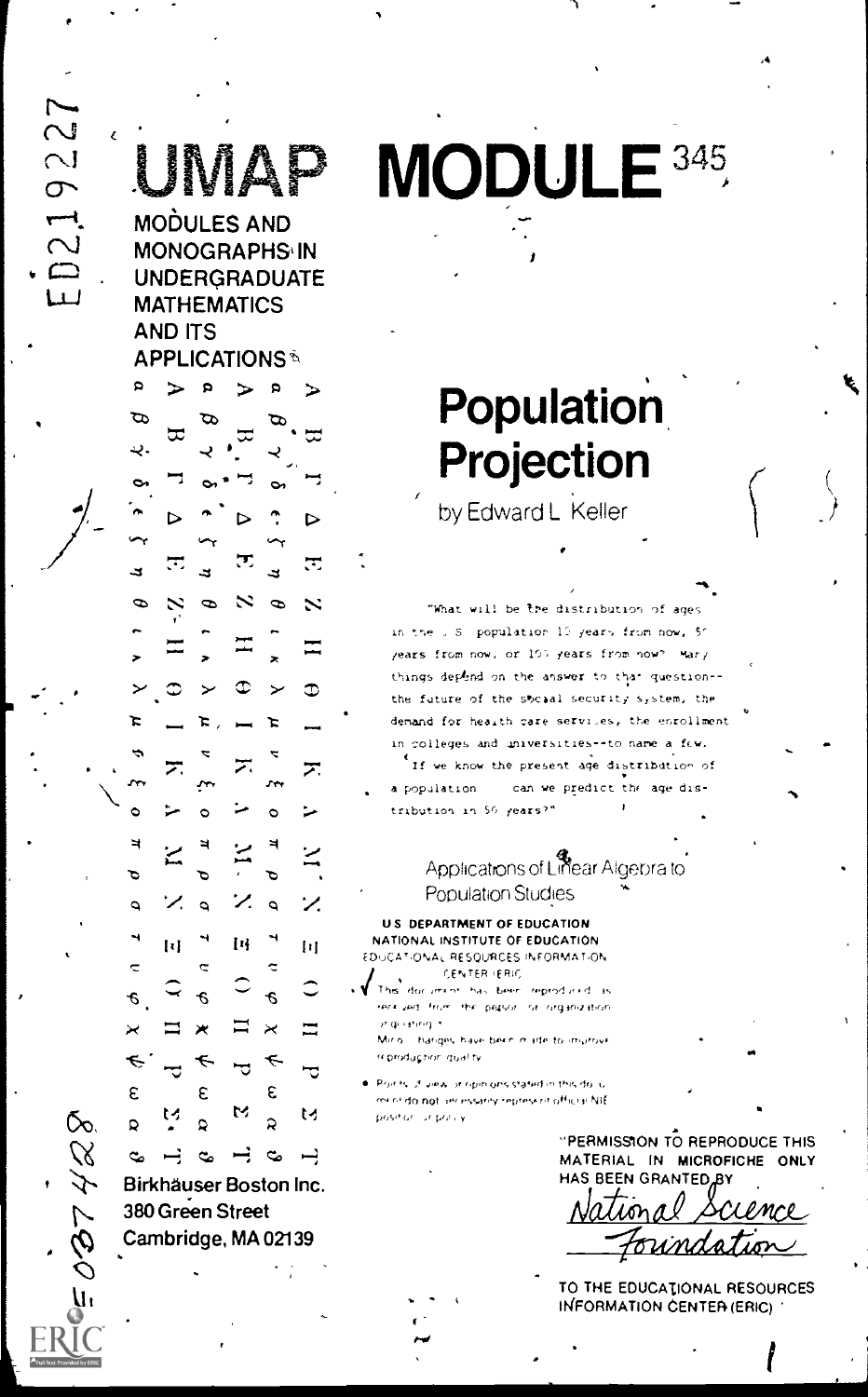Intermodular Description Sheet: UMAP Unit 346

- Title: POPULATION PROJECTION
	- Author: «Edward L Keller & Department of Mathematics California State University - Hayward, CA 94542

Review Stage/Date: IV 8/30/80

Classification: APPL LIN ALG/ POP STUDIES

Suggested Support Materials: Use of the computer is optional thever, the subject is one which lends itself to computer analysis

Frerequisite Skills:

ĩ. Matrix algebra (particularly, matrix multiplication and inversion).  $2.$ Ability to find eigenvalues and eigenvectors of a matrix

Output Skills:

- T. Understand an application of matrix algebra to the study of populations.
- See how knowledge of eigenvalues and eigenvectors is useful in  $2.$ studying powers of matrices.
- 3. Be briefly exposed to some difficult but interesting theorems of linear algebra (such as the Perron-Frobenius Theorem)

The Project would like to thank Kenneth R Rebman of California State University at Hayward, and other members of the UMAP Finite Mathematics Panel for their reviews, and all others who assisted in the production of this unit.

This unit was field-tested and/or student reviewed in preliminary form by. Deborah Frank Lockhart of Michigan Technological University Russell Merris of California State University at Hayward, Charles Biles of Humboldt State University, Bruce Edwards of University of Florida at Gainsville, Martha Siegel of Towson State University, and Richard Melka of University of Pittsburgh at Bradford, and has been revised on the basis of data received from these sates.

This material was prepared with the partial support of National Science Foundation Grant No. SED76-19615 A02. Recommendations expressed are those of the author and do not necessarily reflect the views of the NSF or the copyright holder'

> C 1980 EDC/Project UMAP All rights reserved.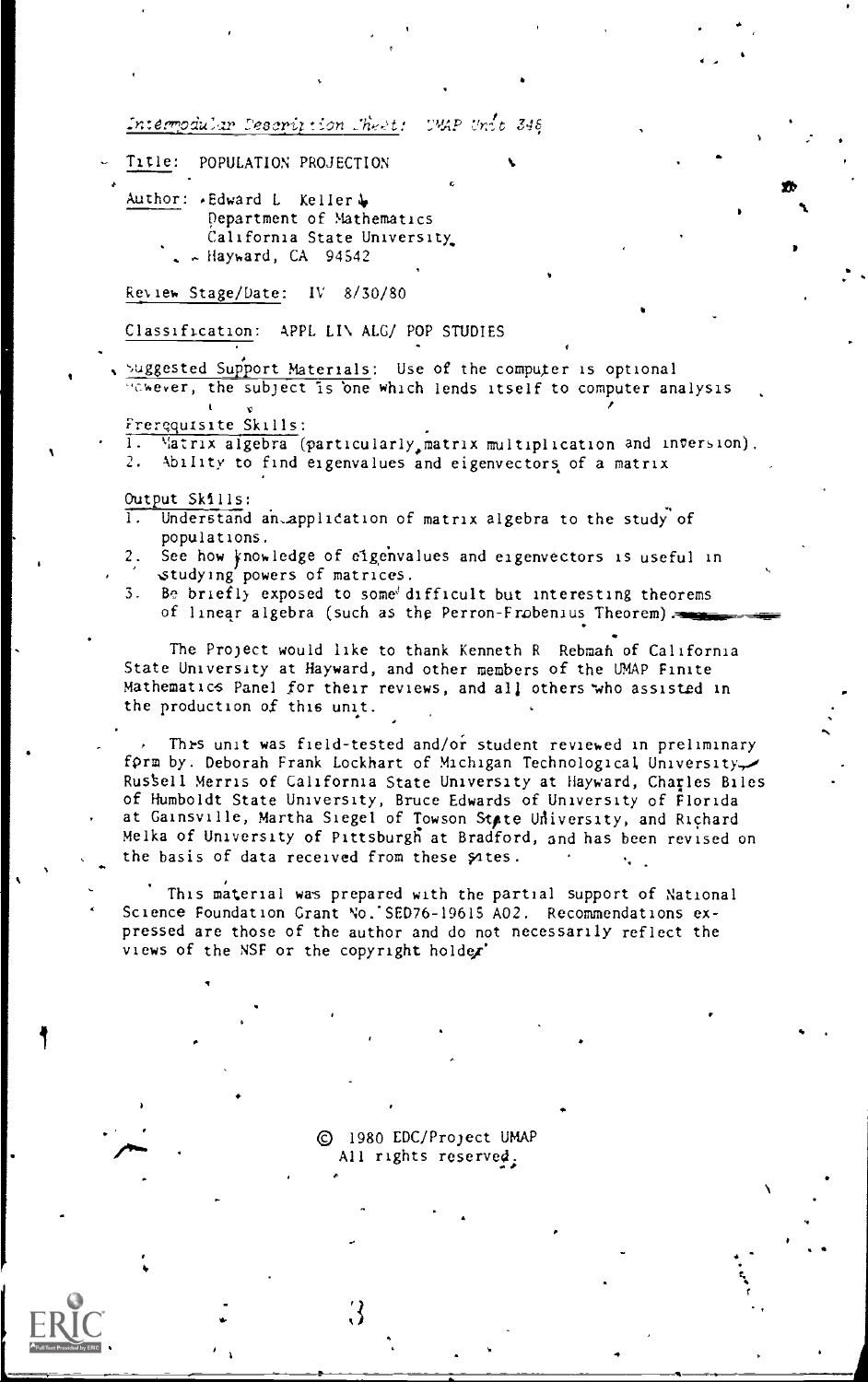Intermodular Description Chect: **SMAP Srdt 345** 

- POPULATION PROJECTION Title<sup>.</sup>
	- Author: Edward L Keller Department of Mathematics California State University - Hayward, CA 94542

Review Stage/Date: IV 8/30/80

Classification. APPL LIN ALG/ POP STUDIES

suggested Support Materials. Use of the computer is optional. Convert, the subject is one which lends itself to computer analysis.

Prerequisite Skills

ī. Matrix algebra (particularly matrix multiplication and inversion).

2. Ability to find eigenvalues and eigenvectors of a matrix.

Output Skills'

- π Understand an application of matrix algebra to the study of populations.
- See how knowledge of eigenvalues and eigenvectors is useful in studying powers of matrices. 2.
- 3. Be briefly exposed to some difficult but interesting theorems of linear algebra (such as the Perron-Frobenius Theorem).

The Project would like to thank Kenneth R Rebman of California State University at Hayward, and other members of the UMAP Finite Mathematics Panel for their reviews, and all others who assisted in the production of this unit.

This unit was field-tested and/or student reviewed in preliminary form by. Deborah Frank Lockhart of Michigan Technological University Russell Merris of California State University at Hayward, Charles Biles of Humboldt State University, Bruce Edwards of University of Florida at Gainsville, Martha Siegel of Towson State University, and Richard Melka of University of Pittsburgh at Bradford, and has been revised on the basis of data received from these sates.

This material was prepared with the partial support of National Science Foundation Grant No. SED76-19615 A02. Recommendations expressed are those of the author and do not necessarily reflect the views of the NSF or the copyright holder

> © 1980 EDC/Project UMAP All rights reserved.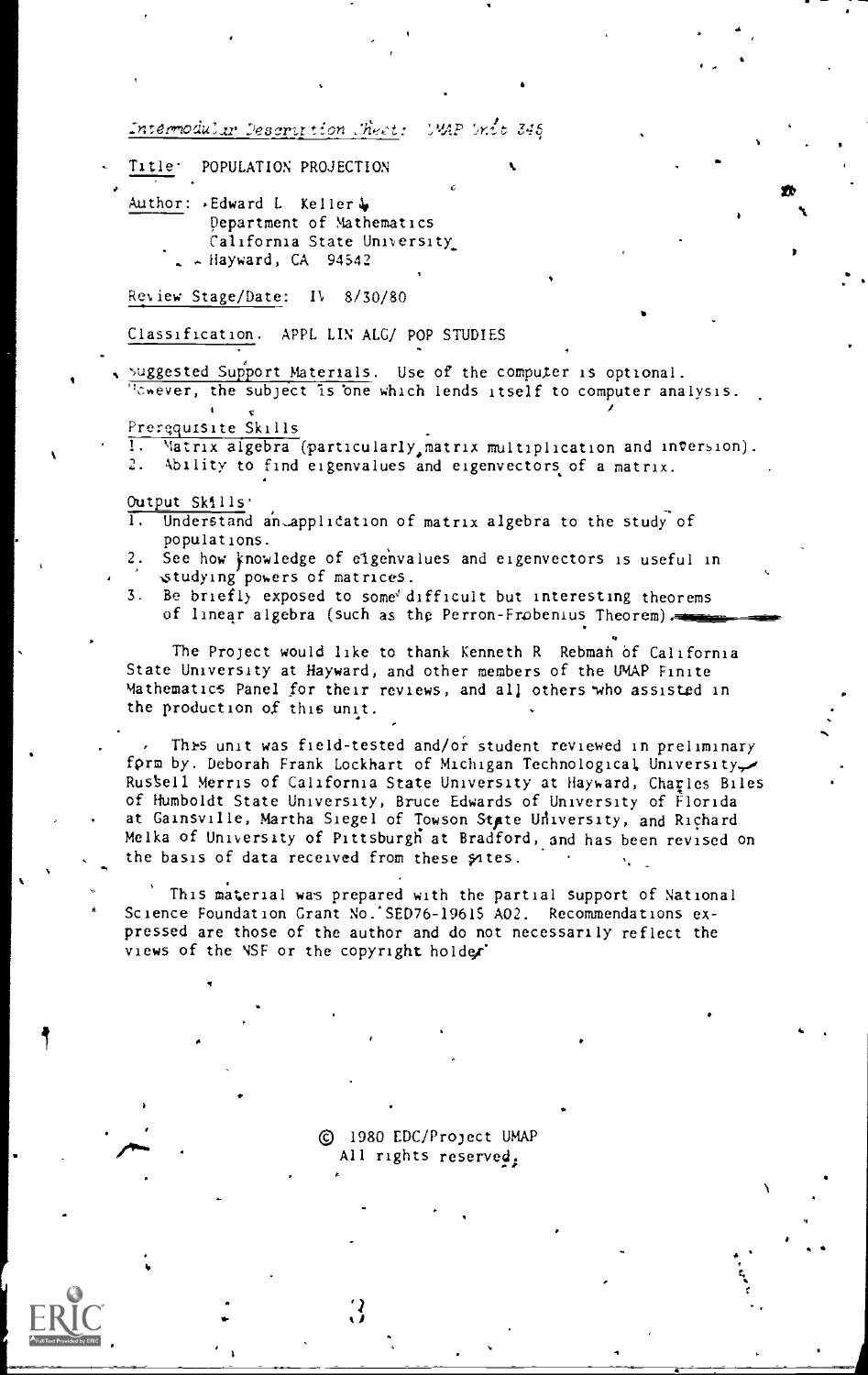# POPULATION PROJECTION

by

Fedward L. Keller 1988 Department of Mathematics and the control of  $\sim$ California State University Hayward, California -94542

!

# TABLE OF CONTENTS

|    | INTRODUCTION                                                                                                                           |
|----|----------------------------------------------------------------------------------------------------------------------------------------|
| 2. | $\overline{c}$<br>Population Projection -- An Example<br>2 <sub>1</sub>                                                                |
|    | 2.2                                                                                                                                    |
|    | $2 - 3$<br>Powers of the Leslio Matrix $\ldots$ , $\ldots$ , $\ldots$                                                                  |
|    | Another Example<br>2.4<br>the contract of the property of the con-<br>. 6                                                              |
| 3. | THEORETICAL BACKGROUND 10                                                                                                              |
|    | 3.1<br>Some Observations 10                                                                                                            |
|    | 3.2 The Perron-Frobenius Theorem $\cdots$ . $\cdots$                                                                                   |
|    | 3.3 An Fxample with Oscillations 13                                                                                                    |
|    |                                                                                                                                        |
|    | 3.5 A Simplification Using Left and Right Eigenvectors . 15                                                                            |
| 4  | A HUMAN POPULATION EXAMPLE<br>$\sim$ 18                                                                                                |
| 5. | REFERENCES .<br>$\mathbf{r}$ , and $\mathbf{r}$ , and $\mathbf{r}$ , and $\mathbf{r}$ , and $\mathbf{r}$<br>$\cdot$ $\cdot$ $\cdot$ 20 |
| 6. |                                                                                                                                        |
|    | APPENDIX $A = \{x_1, x_2, \ldots, x_n\}$<br>$\cdot$ $\cdot$ $\cdot$ $\cdot$ $\cdot$ $\cdot$ 26                                         |
|    | APPENDIX $B_1, \ldots, \ldots, \ldots, \ldots$<br>المنافر والمنافذة<br>28                                                              |
|    |                                                                                                                                        |

4



es,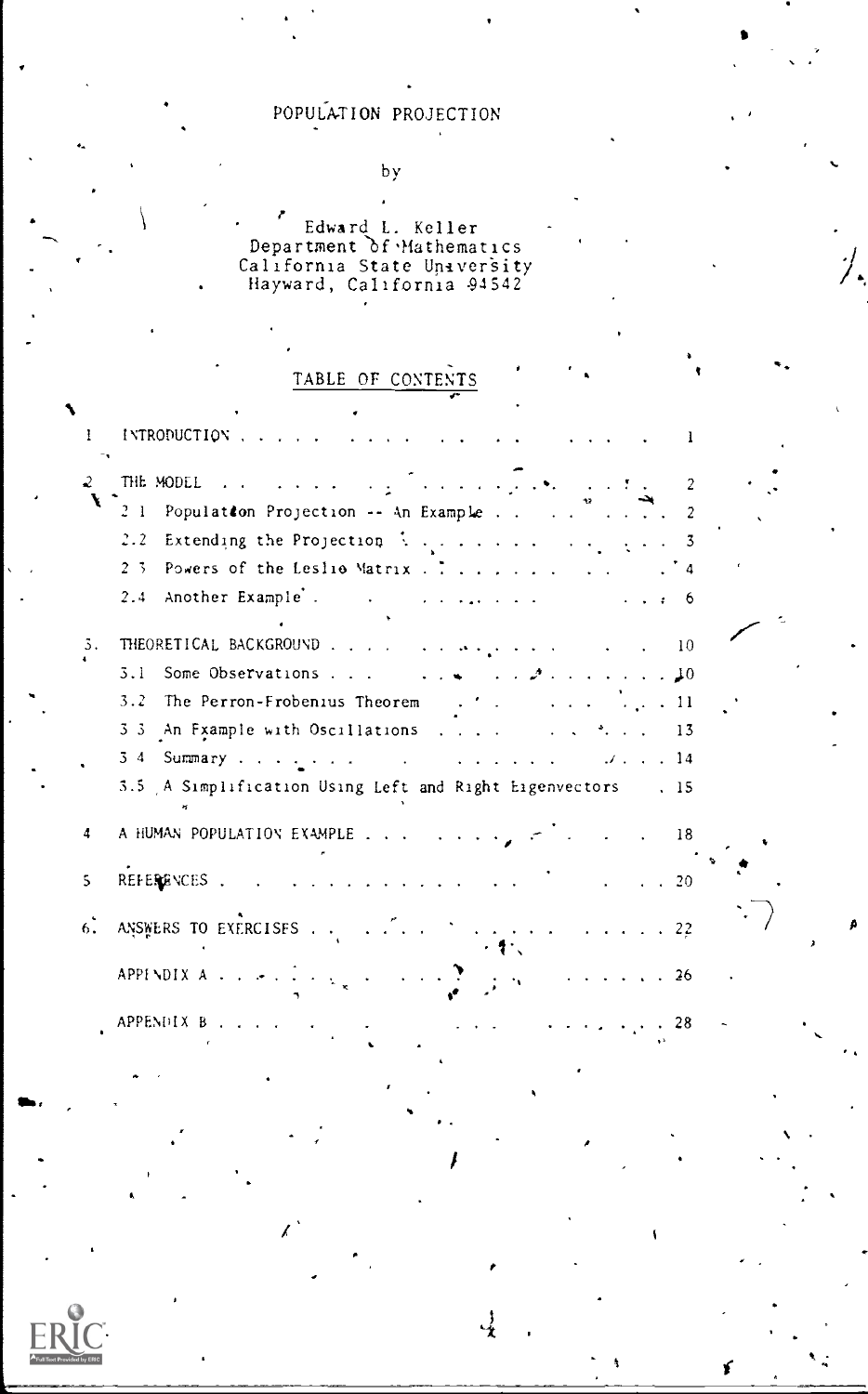#### POPULATION PROJECTION

#### 1. INTRODUCTION

what will be the distribution of ages in the U.S. population 10 years from now, 50 years from now, or 100 years from now? Many things depend on the answer to that question--the future of the social security system, the demand for health care services, the enrollment in colleges and universities--to name a few If we know the present age distribution of a population (sa), how many individuals are  $\cdots$ : years of age, 5-9' years of age, etc.) can we predict the age distribution in 50 years? It seems clear thật any such-prediction would be subject to lots of grror. After all, we cannot foresee future changes in birth and death rates, nor can we estimate the effects of migration.

A somewhat simpler question which can be easily formulated and answered mathematically is this: If current birth rates and survival rates continue unchanged, what will the population distribution be at a future date (assuming the effects of migration are ignored)? Although this question is simpler, it is not without practical interest. rior example, it is of value to explore mathematically the consequences of various birth and death rates without having to wait until the population actually experiences these reonsequences.

Several mathematical models have been developed for this simpler question. Here we shall examine one of these-a matrix model devised by P. H. Leslie and other & In this model, matrix multiplication is used to update the population from one time period to another. As we shall see, the study of such a process leads us to examine powers of matrices our object will be to learn something of the behavior of powers of matrices and to see how knowledge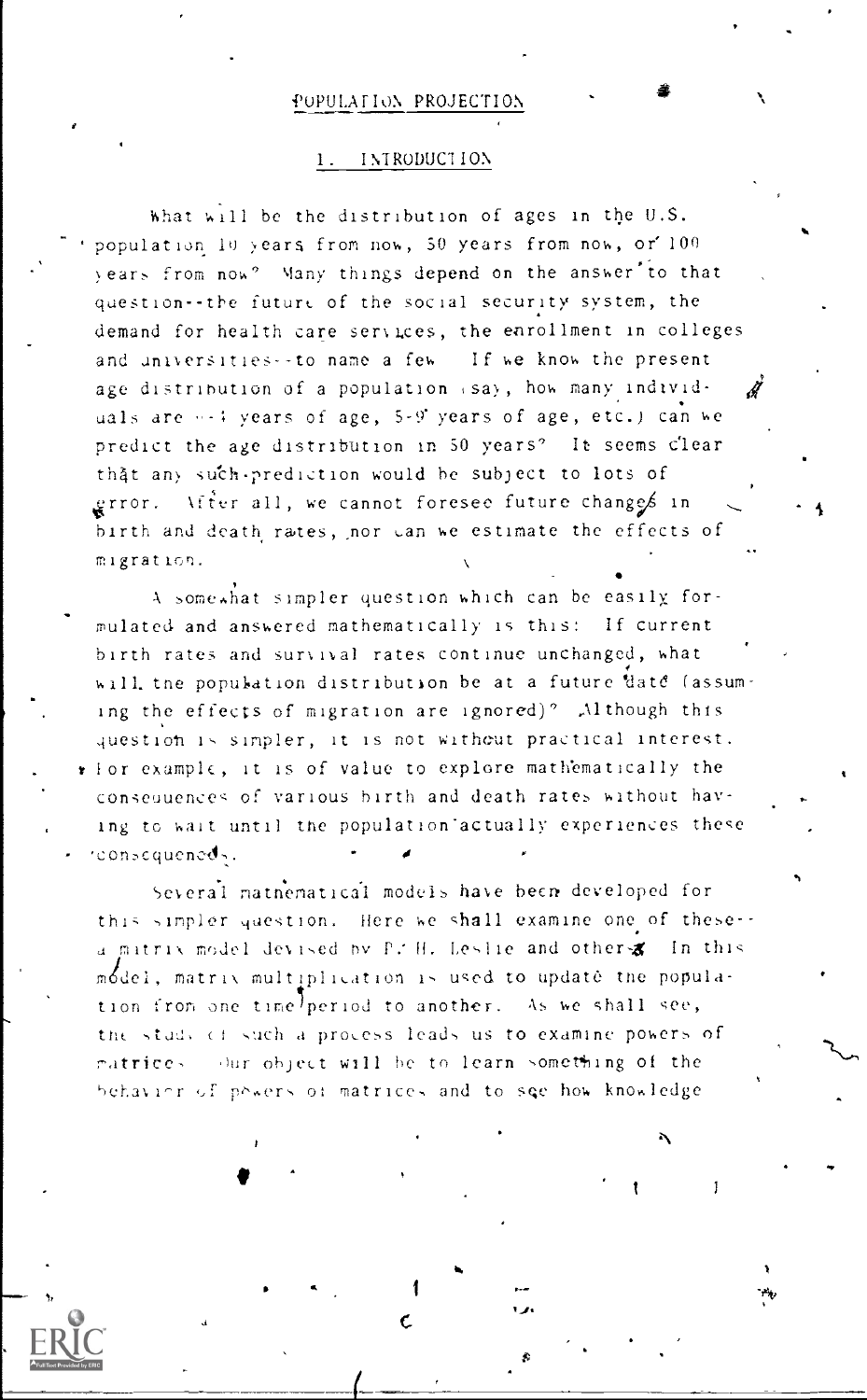of eigenvalues and eigenvectors helps in understanding this behavior.

## 2. THE MODEL

-A

2.1 Population Projection-An Example

Let's begin with a simple example. Congredr a fictitious animal population consisting of 1000 young animals  $? - 1$  vear old,  $8 + 0$  individuals 1-2 years old, and 600 individuals 2-3 years old. We will assume that none of these animals lives longer, than 3 years. Whe can record this data in an lye distribution vector

 $\begin{array}{|c|c|c|c|c|}\n\hline\n\text{1000} & & \text{1000} \\
\text{800} & & \text{1000} \\
\hline\n\end{array}$  $\begin{array}{ccc} \star & \star & \star & \star & \star \end{array}$ 

for ritions shall call the age groups Class I (0-1 year), Class II, 1-2 years), and Class  $\overline{111}$  (2-3 years).

 $\sqrt{f_{\rm v}}$  we want, to know the age, distribution vector one year. from now we will need to know two things A

1. the proportion of those animals currently alive that will survive until next year, and . 'how many offspring will he horn and will survive long enough to be counted next year.

In our example, Let.us suppose that  $1/2$  of the individuals in Class I  $(i_1,e_1, 500)$  individuals) survive to be in Class  $\epsilon$ II the next year, and let us also suppose that 1/2 of the individuals in Class II (i.e., -400 individuals) survive to be in Class III the next gear. (Under our assumption, indi- $\langle \rangle$ viduals currently in Class III.will be dead by next year.) This process is indicated by the solid lines in Table 1. In addition let us suppose that individuals in Class I produce, no offspring, that each individual in Class II produces 1 offspring on the average, and that each individual in Class III produces 2 offspring'on the average: (Here we are including only those offspring who survive long enough to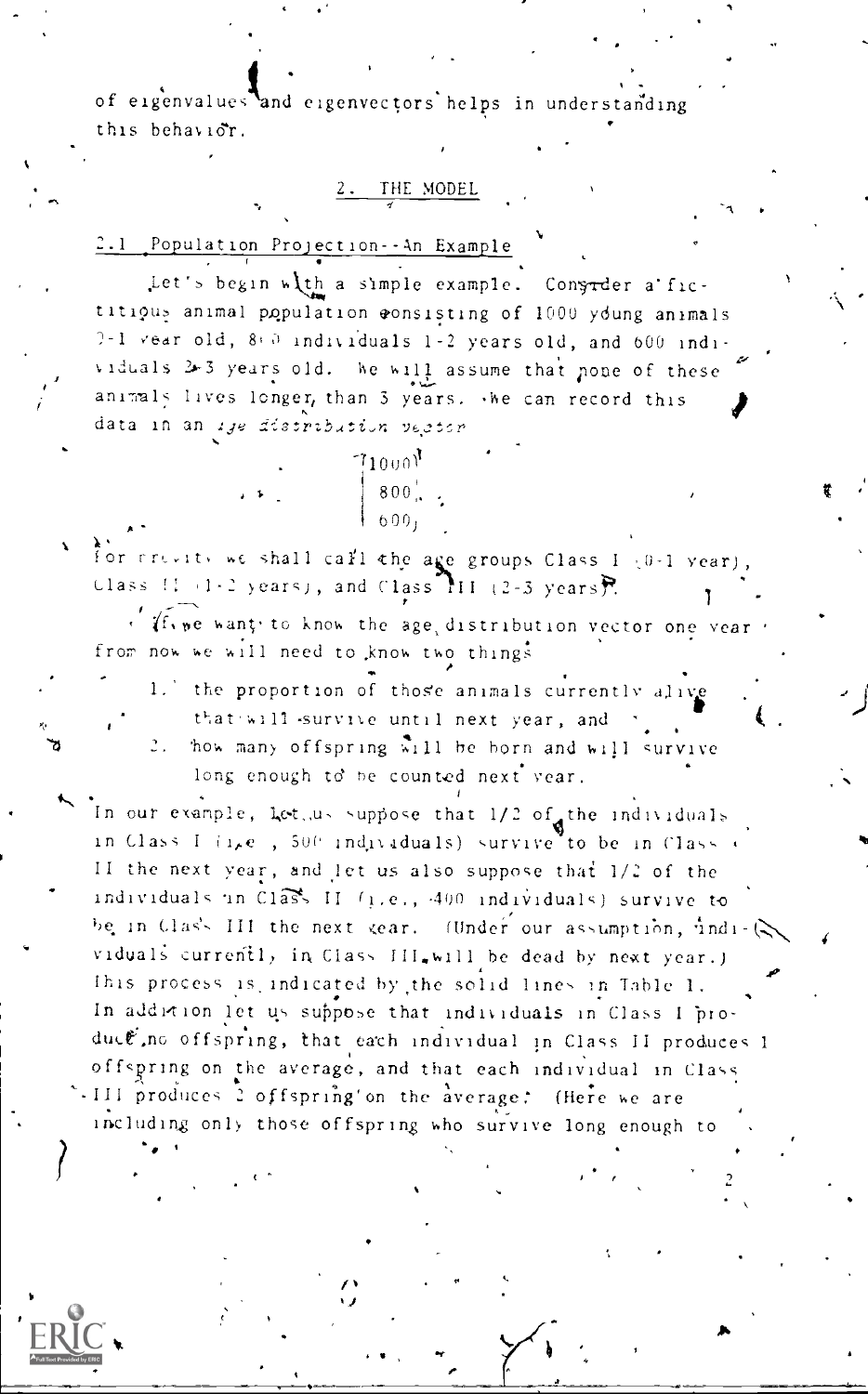TABLE 1

|       | ۷O۳                   | NEXT YEAR                                                   |       |
|-------|-----------------------|-------------------------------------------------------------|-------|
| Class | Number of Individuals | Number of Individuals                                       | Class |
|       | 1000                  | $-1(800) + 2(600) = 2000$                                   |       |
| и     | $800 -$               | $\frac{1}{2}(1000) = 500$                                   | и     |
| ПI    | 600                   | $\blacktriangleright$ <sup>1</sup> <sub>2</sub> (800) = 400 | Ħ     |

be counted the next year.) In Class I the next year we would expect to have 800 young (produced by last year's Class II individuals) and 2(600) = 1200 young (produced by last year's Class III individuals), for a total of 2000 new Class I individuals. This process is indicated by the dotted lines in Table 1.

The computations we have done can be summarized in this matrix computation:

|  |           | $\begin{pmatrix} 0 & 1 & 2 \end{pmatrix}$ $\begin{pmatrix} 1000 \end{pmatrix}$ | $f_{2000}$                                          |  |
|--|-----------|--------------------------------------------------------------------------------|-----------------------------------------------------|--|
|  |           | $\frac{1}{2}$ 0 0 $\frac{1}{2}$ 8 9 0 $\frac{1}{2}$                            | $\begin{array}{c} \begin{array}{c} \end{array}$ 500 |  |
|  | (0, 5, 0) | 16001                                                                          | $\begin{pmatrix} 400 \end{pmatrix}$                 |  |

This computation is of the form  $Ax_0 = x_1$ , where A is the matrix\_containing the birth and survival parameters,  $x_0$  is the initial age distribution vector, and  $x_1$  is the age distribution vector after one year. We will call the matrix A a Leslie matrix.

Extending the Projection  $2.2$ 

By performing a matrix multiplication we have found the age distribution after one year. What if we wanted to know the age distribution after 2 years? If we believe that birth and survival rates will remain unchanged, then we can again multiply by the Leslie matrix A, this time + using x, as our starting distribution. Thus we compute

Ax<sub>1</sub> =  $\begin{pmatrix} 6 & 1 & 2 \\ 2 & 0 & 0 & 1 \\ 0 & 3 & 0 & 1 \\ 0 & 3 & 0 & 1 \end{pmatrix}$ , =  $\begin{pmatrix} 1300 \\ 1000 \\ 250 \end{pmatrix}$  = x<sub>2</sub>.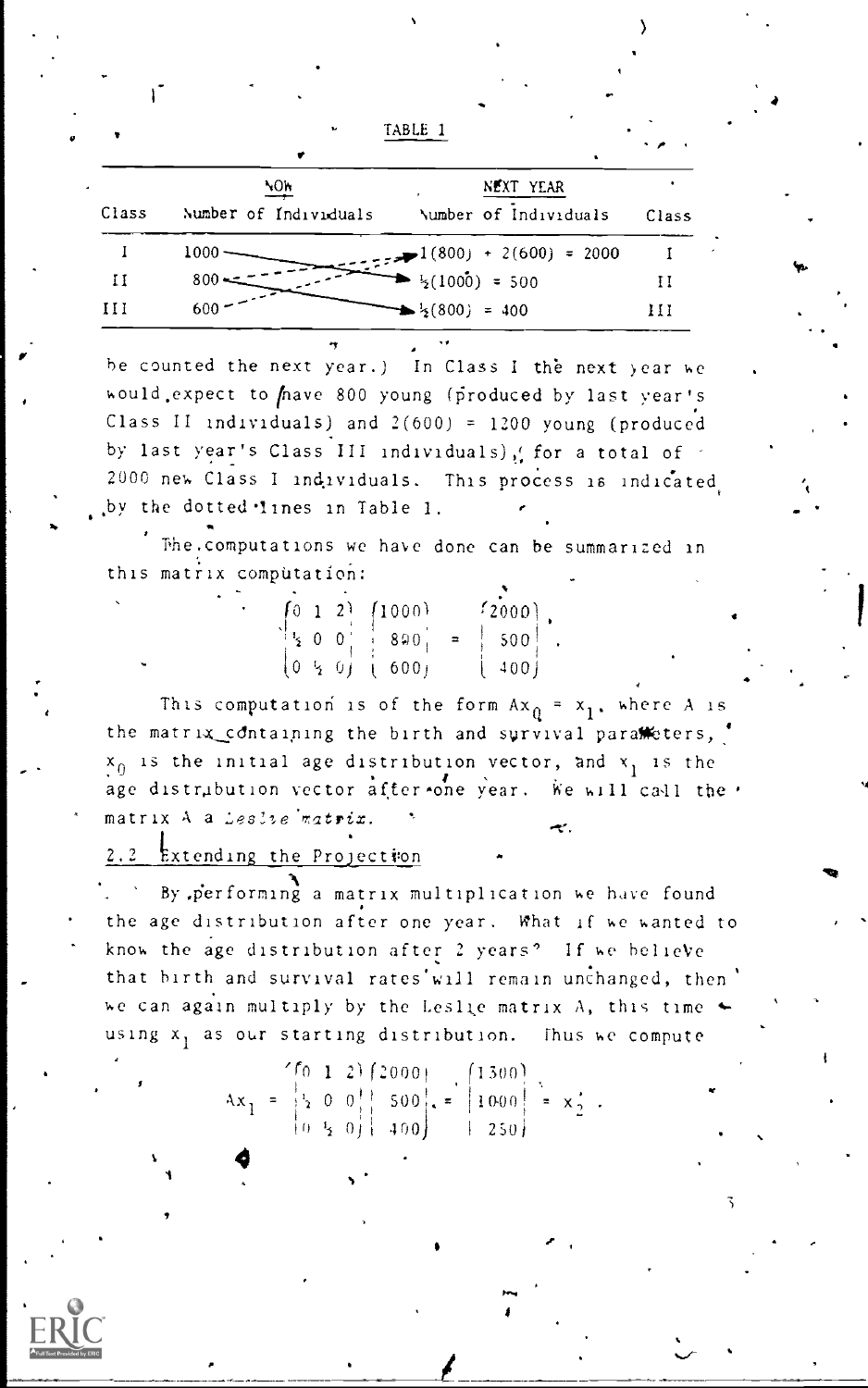Notice that  $x_2 = Ax_1 = A(Ax_0) = A^2x_0$ . We needn't stop with 2 vears of course: he could compute

 $x_{y} = \lambda x_{2} = \lambda (A^{2}x_{0}) = A^{3}x_{0}$ , etc. More generally, if the birth and survival parameters remain constant for if we wish to know what would happen if they Let remain constant), we could find the age distribution. vector after k years (let's call it  $x_k$  by computing  $x_k$  =  $A^{k}$ <sub>N<sub>Q</sub></sub>,

Exercise 1. Continuing the example of this section, compute  $x_3$ ,  $x_4$ ,  $x_5$  and  $x_6$ . (Note You will probably find it easier to obtain  $x_3$  by computing  $4x$ ,, rather than first computing  $A^3$  and then computing  $A^3 x_0$ .) Do you notice asy qualitative trends (e.g., does one class have consistently nore or fewer induviduals than others)? Try the process again using the same Leslie matrix but a different starting vector'x<sub>0</sub>. Does the choice of starting vector seem to affect the trend?

2.3 Powers of the Ieslic Matrix

The exercise raises two questions:

- 1. If the multiplicative process is repeated again and again does the distribution of ages change randomly or is there some recognizable pattern. in the ' successive age distribution vectors?
- 2. Does the eftimate behavior of the age distribution vector depend on the initial distribution?

If there are any patterns they should show up as'we compute higher and higher powers of the Leslie matrix. Let's continue our example by computing some powers of A. You can do this by hand (a bit tedious, of course) or by computer (a program for doing this is shown in Appendix A). Here are some results (numbers are rounded to 6 decimals):

 $A_{\bullet}^2 = \begin{bmatrix} .5 & 1 & 0 \\ 0 & .5 & 1 \\ .25 & 0 & 0 \end{bmatrix}$  $A = \begin{bmatrix} 0 & 1 & 1 \\ .5 & 0 & 0 \\ 0 & .5 & 0 \end{bmatrix}$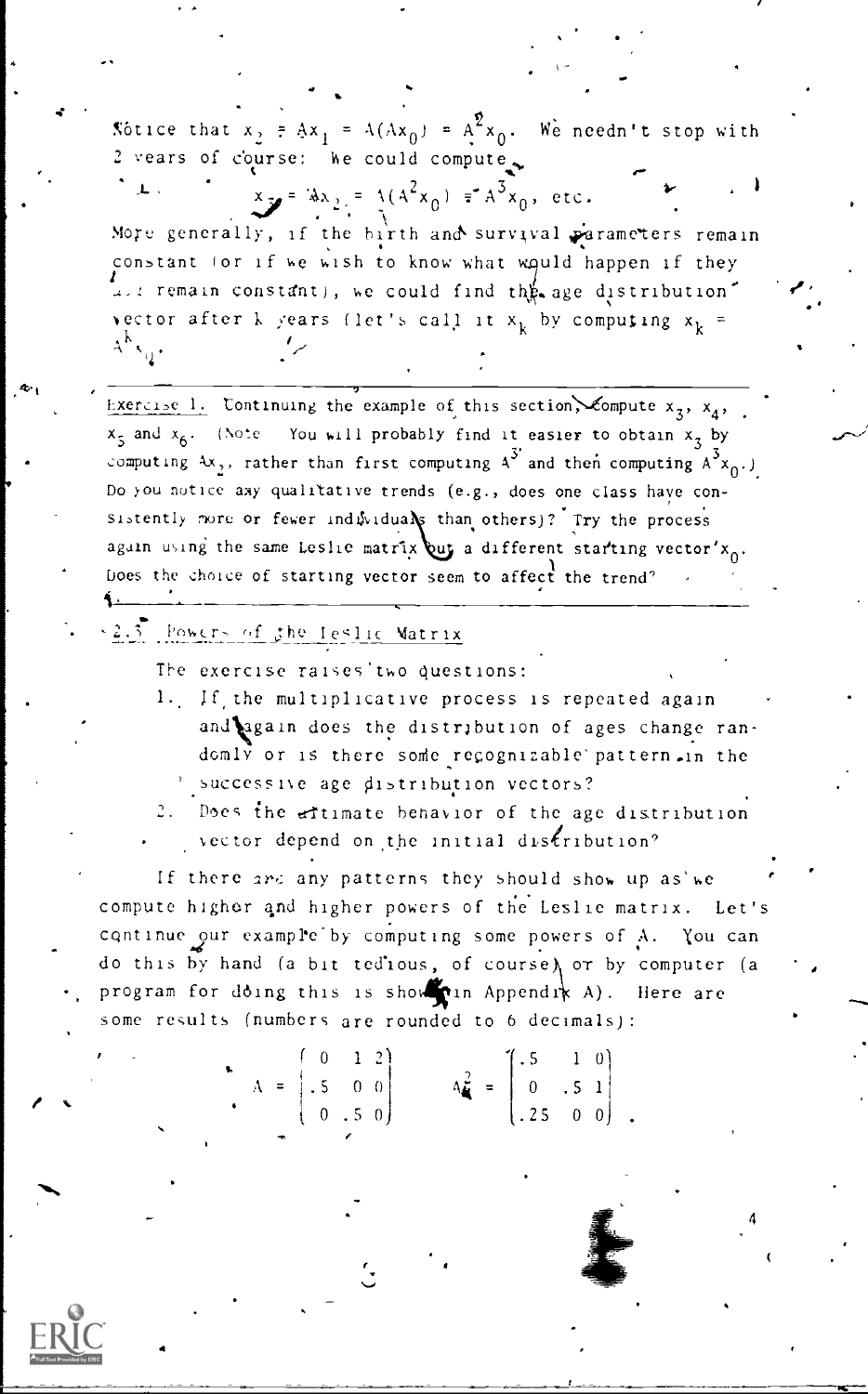$(.4375 \t .75 \t .75)$  $(1, 2\hat{5} + 1)$  $A^8 = \begin{bmatrix} 1.1875 & .4375 & .375 \end{bmatrix}$  $= 1.25 \t . 25 \t . 5$  $(0.09375, 1875, 25)$  $(.125 \t .25 \t 0)$  $(1,40000007,799988,799988)$  $(1402344, 796875, 796875)$  $\Lambda^{52'}$  $(A^{16}) = 199219$ ,  $402344$ ,  $398438$  $=$  | 199997 .400009 .399994  $(0.099991, 0.00012)$  $(199009, 199219, 203125)$  $\chi^{64} = \frac{1,400000...800000...800000}{1,200000...40000...400000}$  $\begin{bmatrix} 1 & 1 & 0 & 0 & 0 & 0 \\ 0 & 0 & 1 & 0 & 0 & 0 \\ 0 & 0 & 0 & 0 & 0 & 0 \\ 0 & 0 & 0 & 0 & 0 & 0 \\ 0 & 0 & 0 & 0 & 0 & 0 \\ 0 & 0 & 0 & 0 & 0 & 0 \\ 0 & 0 & 0 & 0 & 0 & 0 \\ 0 & 0 & 0 & 0 & 0 & 0 \\ 0 & 0 & 0 & 0 & 0 & 0 \\ 0 & 0 & 0 & 0 & 0 & 0 & 0 \\ 0 & 0 & 0 & 0 & 0 & 0 & 0 \\ 0 & 0 & 0 &$ 

We see that powers of A are much alike for "large" powers 'at least this is true in our example -- we will come to a more general case later). What does this observation imply about  $x_1$ , the age distribution vector? To see, let's suppose the initial age distribution vector is

| ≀a+<br>$x_0$       |      |
|--------------------|------|
|                    |      |
| $=A^{k}x_{0}$ ) 15 | appr |

 $\lambda$ 

| Then if k is large, $x_k$ ( $=A^kx_0$ ) is approximately<br>$\sum_{k=1}^k (1 - 8 \cos k) f_k$ ) $A_0 + B_1 + B_2$ ) (A                                                                                                                                                                                                                                                       |  |  |  |
|------------------------------------------------------------------------------------------------------------------------------------------------------------------------------------------------------------------------------------------------------------------------------------------------------------------------------------------------------------------------------|--|--|--|
| V. f. 4 . 8 . 8 fa)<br>$\begin{bmatrix} 1 & 0 & 0 \\ 0 & 0 & 0 \\ 0 & 1 & 0 \end{bmatrix} = \begin{bmatrix} 1 & 0 & 0 \\ 0 & 0 & 0 \\ 0 & 0 & 0 \end{bmatrix} = \begin{bmatrix} 1 & 0 & 0 \\ 0 & 0 & 0 \\ 0 & 1 & 0 \end{bmatrix} = \begin{bmatrix} 1 & 0 & 0 \\ 0 & 0 & 0 \\ 0 & 0 & 0 \end{bmatrix} = 2 \begin{bmatrix} 1 & 0 & 0 \\ 0 & 0 & 0 \\ 0 & 1 & 0 \end{bmatrix}$ |  |  |  |
|                                                                                                                                                                                                                                                                                                                                                                              |  |  |  |
|                                                                                                                                                                                                                                                                                                                                                                              |  |  |  |
| . hara : = a + <sup>a</sup> h + <i>ar</i>                                                                                                                                                                                                                                                                                                                                    |  |  |  |

The results are rather surprising. Although the total size of the population depends on the initial values a, b and c, the relative proportions of individuals, in the three age classes approach fixed ratios 4:2:1 as k+m, and these proportions do not depend on the initial age distilbution of the population. (This is sometimes described by saying that the population "forgets" its initial age structure.)

Although the ratios 4.2:1 are never quite reached in a finite length of time, it is interesting to notice that if the population did achieve these proportions at some time m, then the age distribution vector would not change during subsequent time periods. For example, if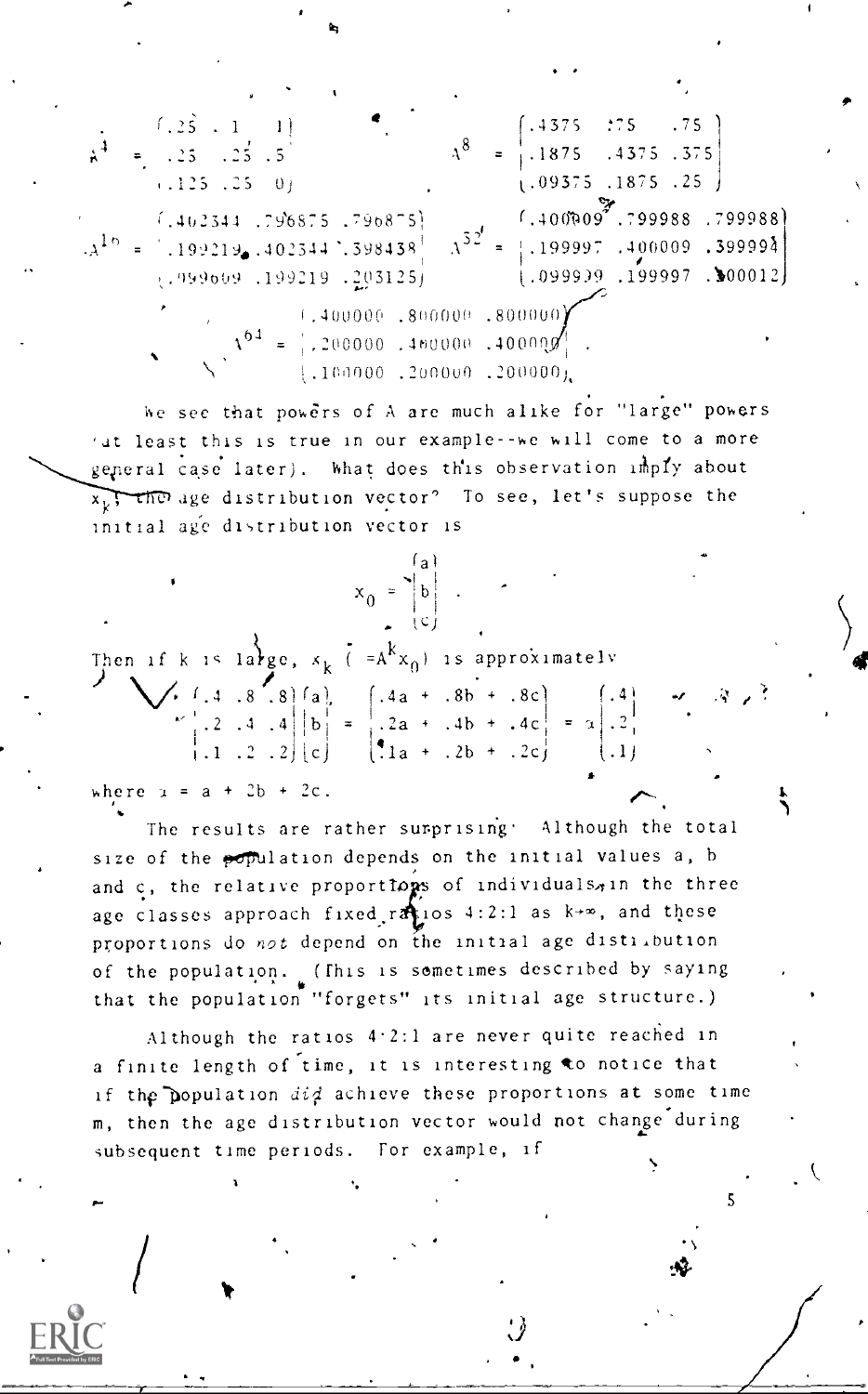then

 $\mathcal{I} = \begin{bmatrix} 0 & 1 & 2 \end{bmatrix} \begin{bmatrix} 40 \end{bmatrix}$   $\sim$   $\begin{bmatrix} 40 \end{bmatrix}$   $\sim$  $x_{m+1} = Ax_m = \begin{vmatrix} 1 & 0 & 0 \\ 0 & 0 & 0 \end{vmatrix} = \begin{vmatrix} 20 \\ 0 & 0 \end{vmatrix} = x_m$ .  $(0 \leq 0)$   $(10)$   $(10)$ 

 $40$  \  $\bigcup$ 

(10)

 $x_m = |20|$ 

The fact that  $Ax_m = x_m$  can be expressed mathematically by saying that  $x_m$  is an eigenvector corresponding to the eigenvalue 1. (Recall that a nonzero column vector v is an eigenvector of a square matrix  $A$  if there is  $A$  scalar  $\lambda$ , called an eigenvalue, such that Av =  $\lambda v$ .)

In case it escaped your notice, go back and observe that the ratios 4:2:1 which occur in the eigenvector also occur approximately in the columns of  $A^k$  when k is a large number (see  $A^{64}$ , for instance).

2.4 Another Example,

Based on the example of the preceding section we have several hunches about possible theorems. Before exploring these hunches it would he wise to look at one more example. he need to know whether the behavior shown in the previous example was typical of population growth using Leslie 4 matrices. Consider the Leslie matrix

 $B = \begin{bmatrix} 1 & 4 \\ \frac{1}{2} & 0 \end{bmatrix}$ .

(Can you interpret the entries of this matrix using "population" language?), Some powers of B are shown:

| $\mathbf{B}^2 = \begin{bmatrix} 3 & 4 \\ .5 & 2 \end{bmatrix}$ |  | $B^4 = \begin{pmatrix} 11 & 20 \\ 2.5 & 6 \end{pmatrix}$                    |
|----------------------------------------------------------------|--|-----------------------------------------------------------------------------|
| $B^8 = \begin{bmatrix} 171 & 340 \\ 42.5 & 86 \end{bmatrix}$   |  | $B^{16} = \begin{pmatrix} 43691 & 87380 \\ 10922.5 & 21846 \end{pmatrix}$ . |

Here we have a real, population explosion! At first glance, the clear-cut patterns observed in our earlier example seem to be missing. But if you look closely at  $B^8$  and  $B^{16}$  you

"6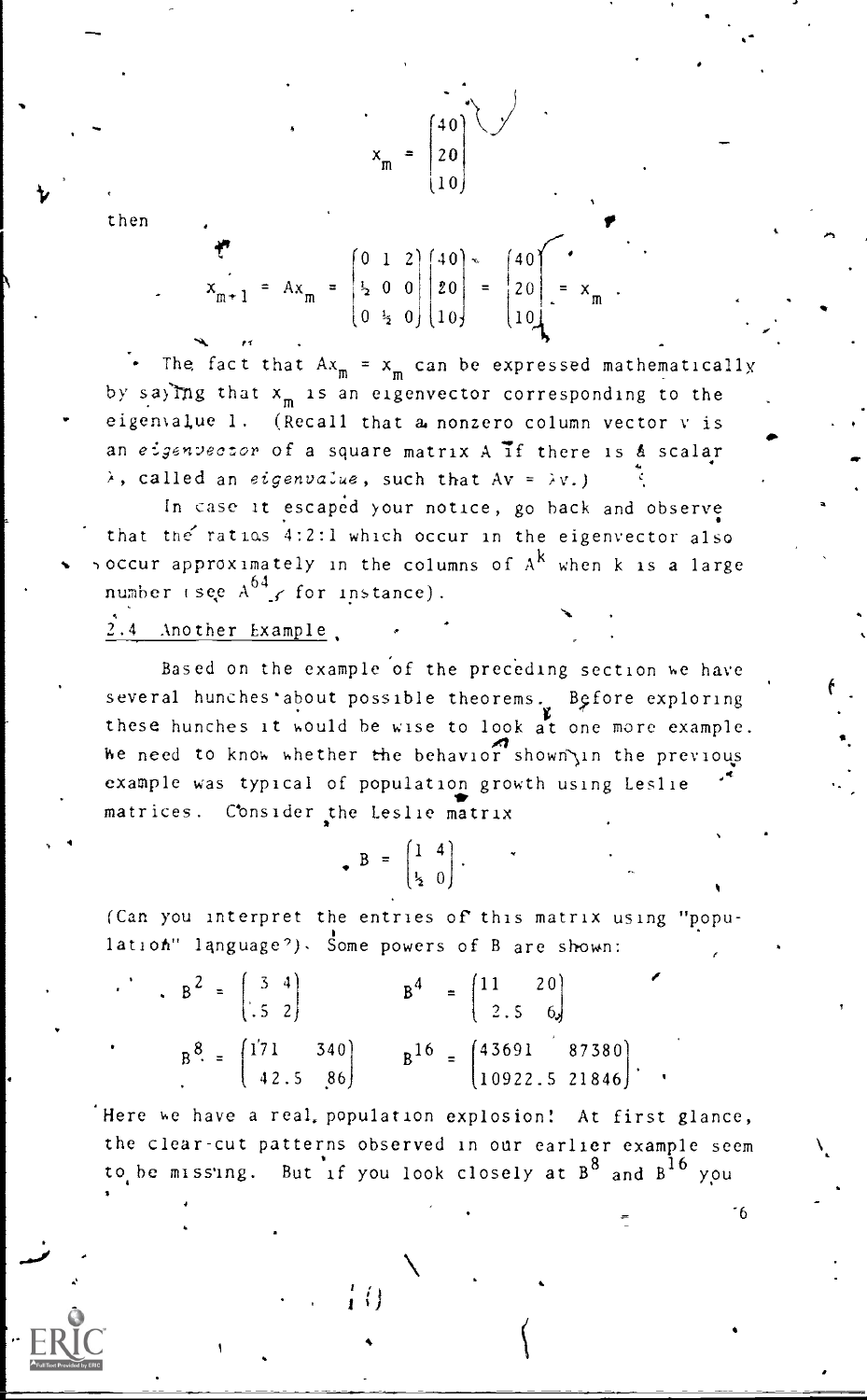will see that the ratio of each first<sup>2</sup>row number to the corresponding second-row number is approximately 4' to 1. Taking our cue from the example of Section 2.3, we might wonder' whethar a vector having a 4 to 1 ratio is an eigenvector of B. By computing

> $\begin{bmatrix} 1 & 4 \\ 1 & 2 \end{bmatrix} \begin{bmatrix} 4 \\ 1 \end{bmatrix} = \begin{bmatrix} 8 \\ 3 \end{bmatrix} = 2 \begin{bmatrix} 4 \\ 1 \end{bmatrix}$ . (1*2 | 1*) زند (1) المراكبية (1) المراكبية (1) المراكبية (1) المراكبية (1) المراكب

we see that the answer is yes. However, here the eigenvalue is  $\lambda$ , and that gives a clue to the reason for the population explosion' even if the ratio in the age distribution vector stabilized at 4 to 1, the population would continue to grow and would, in fact, double every time period-.

The.analysis of the powers of B might have been clearer had we accounted for the doubling tendency of the population by dividing entries of  $B^2$  by  $2^2$ , of  $B^4$  by  $2^4$ , and so on. Here are the results:  $\cdot$ 

| $\frac{1}{2^2}B^2 = \begin{bmatrix} .75 & 1 \\ .125 & .5 \end{bmatrix}$                   | $\frac{1}{2}4B^4 = \begin{pmatrix} .6875 & 1.25 \\ .15625 & .375 \end{pmatrix}$ .                          |
|-------------------------------------------------------------------------------------------|------------------------------------------------------------------------------------------------------------|
| $\frac{1}{2}8B^8 = \begin{pmatrix} .667969 & 1.328125 \\ .166016 & .335938 \end{pmatrix}$ | $\frac{1}{2^{16}}B^{16} = \begin{bmatrix} .666672 & 1.333313 \\ .166664 & .333344 \end{bmatrix}$ $\bullet$ |

(Computations are rounded to six decimals.) The pattern, now is much, clearer, and our computation would lead us to guess that<sup>1</sup>

> $\left[2/3 \right. 4/3$  $\lim_{k \to \infty} \frac{1}{2}k^B = \left(\frac{1}{6} \frac{1}{3}\right)^2$

Of course, computation, however useful, is no substitute for understanding. How can we analyze the behavior of  $A^k$ ? Can we predict the ultimate form of  $A^k$  without actually. computing the powers?

 $\mu_{\rm By\;lim}$  C<sup>k</sup> we mean.the matrix, if it.exists, whose  $(i,j)$ -th entry is

 $\lim_{k \to \infty} c_{1,1}^{(K)}$ , where  $c_{1,1}^{(k)}$  denotes the (1,1)-th entry of  $c^k$ .



 $\stackrel{*}{I}$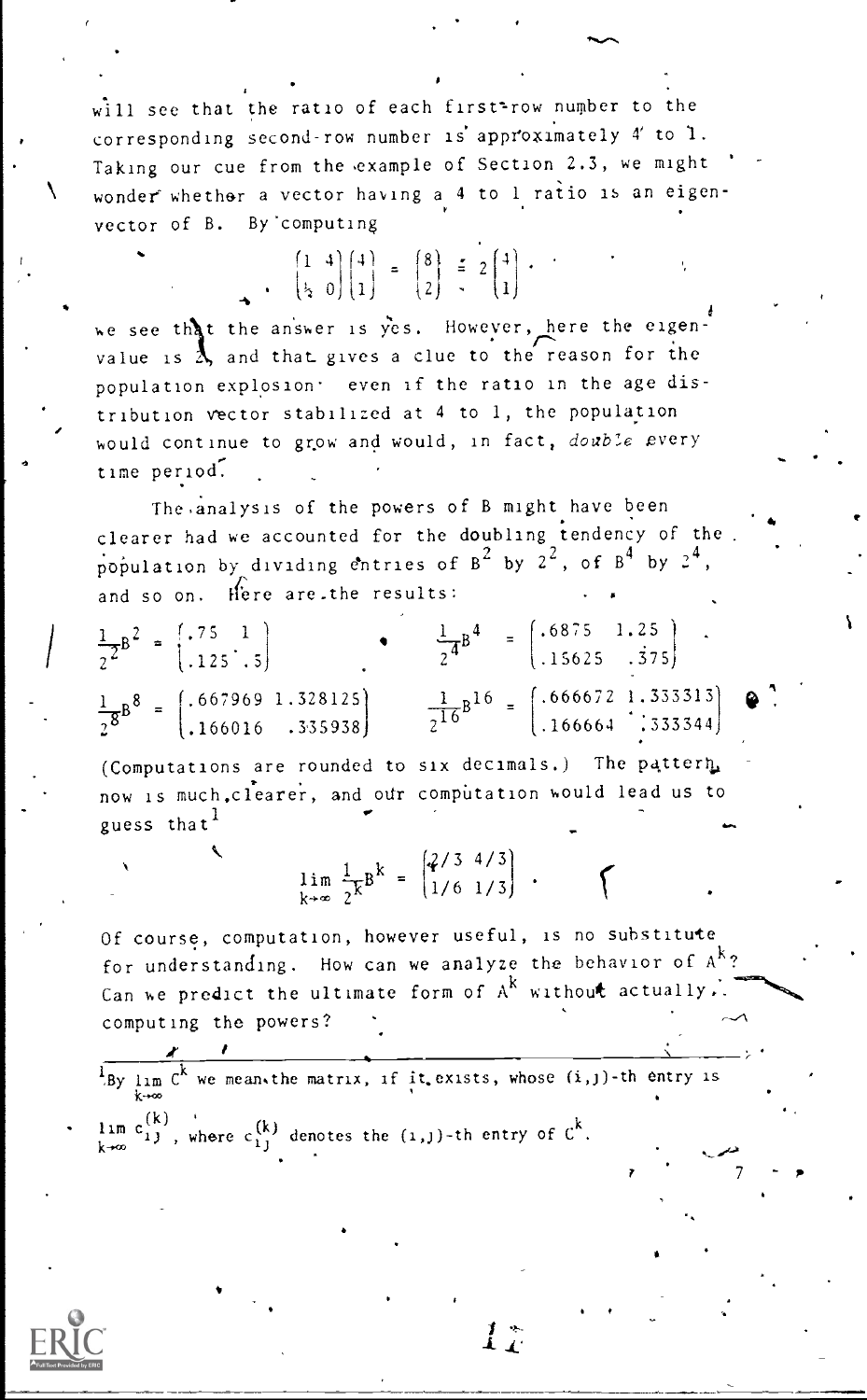Our observations up to this point suggest that a knowl+ edge of eigenvalues and eigenvectors would be valuable in our analysis. We already know one eigenvalue and a corresponding eigenvector for the matrix B. Let's find the other eigenvalue.' Recall that the eigenvalues of B will be roots of the characteristic polynomial.

$$
\det(\lambda \cdot I - B) = \det\left(\lambda \begin{pmatrix} 1 & 0 \\ 0 & 1 \end{pmatrix} - \begin{pmatrix} 1 & 4 \\ \frac{1}{2} & 0 \end{pmatrix}\right) = \det\begin{pmatrix} \lambda - 1 & -4 \\ -\frac{1}{2} & \lambda \end{pmatrix}
$$

There are two eigenvalues,  $\lambda_1 = 2$  and  $\lambda_2 = -1$ . An eigenvector  $v_1$  corresponding to eigenvalue  $\lambda_1$  can be found by solving the equation  $(\lambda_1 I - B)v_j = 0$ . For  $\lambda_1 = 2$ , this matrix equation is

 $\begin{bmatrix} 1 & -1 & 1 \ 1 & -1 & 1 \end{bmatrix}$   $\begin{bmatrix} x \ x \ y \end{bmatrix}$  =  $\begin{bmatrix} 0 \ 0 \end{bmatrix}$  or  $\begin{cases} -x^2 - 4y = 0 \\ -2x + 2y = 0 \end{cases}$ , where  $v_1 = \begin{bmatrix} x \\ y \end{bmatrix}$ .

One solution for  $v_1$  is

(Any multiple of this vector is also an eigenvector cor responding to  $\sum_{i=1}^{n}$  the digenspace is one-dimensional.) An eigenvector corresponding to  $\lambda_2 = -1$  can be found in a similar manner

 $\mathbf{v}_1 = \begin{pmatrix} 4 \\ 1 \end{pmatrix}$ .

 $v_2 = \begin{bmatrix} 2 \\ -1 \end{bmatrix}$ .

The general theory of eigenvalues tells us that if we let  $v_1$  and  $v_2$ , be the columns of a matrix P, then P will be invertible and  $pDP^{-1} = B_{\text{w}}$  where

$$
P = \begin{pmatrix} 4 & 2 \\ 1 & -1 \end{pmatrix} \text{ and } D = \begin{pmatrix} \lambda_1 & 0 \\ 0 & \lambda_2 \end{pmatrix} = \begin{pmatrix} 2 & 0 \\ 0 & -1 \end{pmatrix}.
$$

Of what use is this in computing powers of B? **We** see that

 $B^2 = PDP^{-1}PPP^{-1} = PD^2P^{-1}$ 

٠,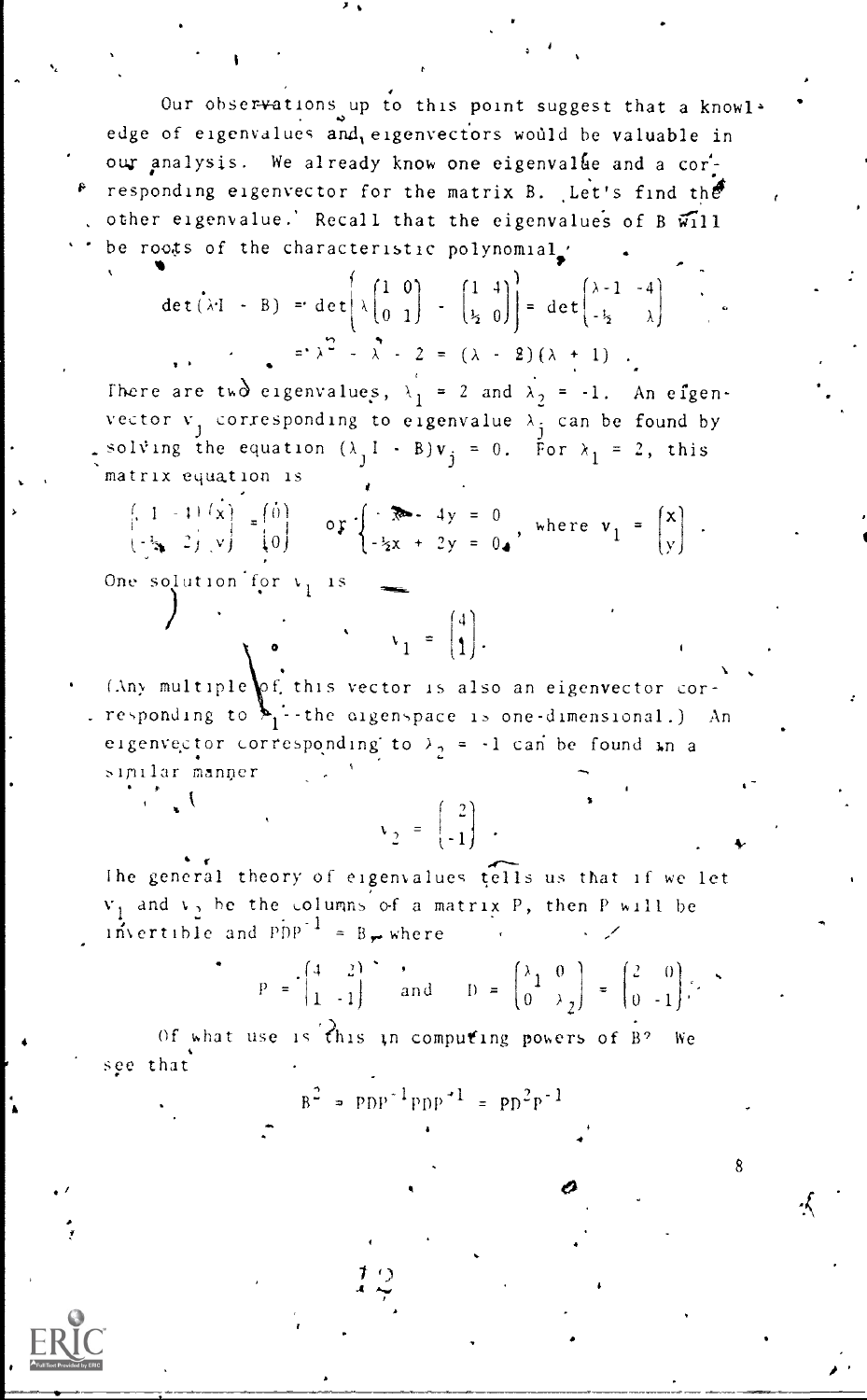$B^k = PD^kp^{-1}$ 

 $B^3 = PB^3P^{-1}$ 

This observation is useful because powers of a diagonal matrix are very easy to compute. Vin our example

| $D^{k} = \begin{pmatrix} 2^{k} \\ 0 \end{pmatrix}$ |  |                                               |
|----------------------------------------------------|--|-----------------------------------------------|
|                                                    |  | $\begin{pmatrix} 0 \\ (-1)^k \end{pmatrix}$ . |

It follows that

$$
B^{k} = \begin{bmatrix} 4 & 2 \\ 4 & -1 \end{bmatrix} \begin{bmatrix} 2^{k} & 0 \\ 0 & (-1)^{\frac{1}{2}} \end{bmatrix} \begin{bmatrix} 4 & 2 \\ 1 & -1 \end{bmatrix}^{-1}
$$

$$
= \begin{bmatrix} 4 & 2 \\ 1 & -1 \end{bmatrix} \begin{bmatrix} 2^{k} & 0 \\ 0 & (-1)^{\frac{1}{k}} \end{bmatrix} \begin{bmatrix} \frac{1}{6} & \frac{1}{3} \\ \frac{1}{6} & -\frac{2}{3} \end{bmatrix} .
$$

It is helpful to rewfite this in the form

$$
\mathbf{K}^{\mathbf{B}^k} = \begin{pmatrix} 4 & 2 \\ 1 & 1 \end{pmatrix} \begin{pmatrix} 1 & 0 \\ 0 & 1 \end{pmatrix} \begin{pmatrix} \frac{1}{6} & \frac{1}{3} \\ \frac{1}{6} & \frac{2}{3} \end{pmatrix}
$$

Since  $\lim'(4)$ <sup>k</sup> = 0, we see that

$$
\lim_{x \to \infty} \frac{1}{2} \mathbf{K} \mathbf{B}^k = \begin{pmatrix} 4 & 2 \\ 1 & -1 \end{pmatrix} \begin{pmatrix} 1 & 0 \\ 0 & 0 \end{pmatrix} \begin{pmatrix} \frac{1}{6} & \frac{1}{3} \\ \frac{1}{6} & -\frac{2}{3} \end{pmatrix} = \begin{pmatrix} \frac{2}{3} & \frac{4}{3} \\ \frac{1}{6} & \frac{1}{3} \end{pmatrix}
$$

which checks with our initial computations.

Now that we have determined the limiting matrix for  $(\mathbf{k}^k)$   $\mathbf{B}^k$ , what can we say about  $\underline{\mathbf{x}_k}$ , the age distribution vector $b - If$ 

$$
x_0 = \begin{bmatrix} a \\ b \end{bmatrix}
$$

*i* is the initial age distribution vector, then  $({x^k})x_k$ , which equals  $(\frac{k}{2}) (\frac{B}{2}x_0)$ , approaches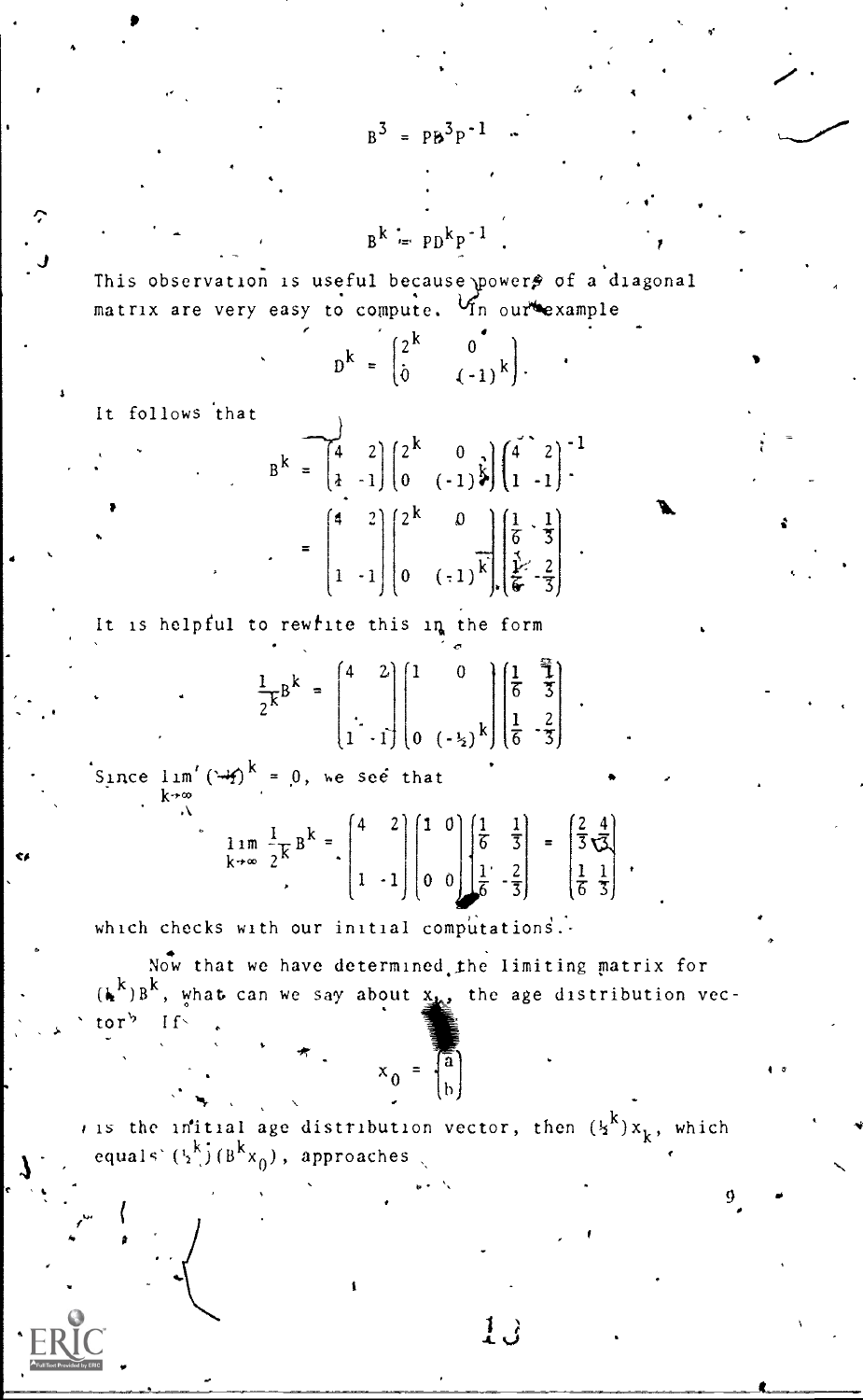$\frac{2}{3} \cdot \frac{4}{3}$   $\left| \begin{array}{c} a \\ a \end{array} \right| = (a + 2b) \cdot \frac{2}{3}$  $\frac{1}{2}$   $\left| \frac{1}{2} \right|$ 

 $\begin{pmatrix} 1 & 1 \ \frac{1}{6} & \frac{1}{3} \end{pmatrix}$  (b)  $\begin{pmatrix} \frac{1}{6} \\ \frac{1}{6} \end{pmatrix}$  . Thus  $x_k$  is approximately  $2^k (a + 2b) \begin{pmatrix} 4/6 \\ 1/6 \end{pmatrix}$  when k , is large. Notice again that the relative proportions in the.age classes are eventually almost constant (80% in Elass I, 20% in Class II--ratio of 4 to 1). Also notice that this 4 to 1 ratio is found in the eigenvector corresponding to  $A_{\uparrow}$  = 2. The difference between this example and the example of Section 2.3 is that now the total population grows by  $k$  factor of approximately 2 each, time k increases by 1.

Exercise 2 Let .

a. Interpret the entries of A in terms of births and survivals.

 $A = \begin{bmatrix} 1 & 3 \\ 1 & 0 \end{bmatrix}$ .

b. Compute the eigenvalues and eigenvectors of A.

Determine lim  $A^k/\lambda_1^k$ , where  $\lambda_1$  is the larger of the eigenvalues. of A.

d. Approximately what percent of the population is in Class I and what percent in Class II eventually?

e. How fast does the total population grow each time period when k large'

# THEORETICAL BACKGROUND

# 3. Some Observations

**IP** *IP IP IP IP* 

In all the examples and exercises of the preceding sections there were certain common characteristics:

 $\sim$   $\sim$ 

b' 1. The age distribution vector eventually behaved like a multiple of some fixed vector.

 $10<sup>1</sup>$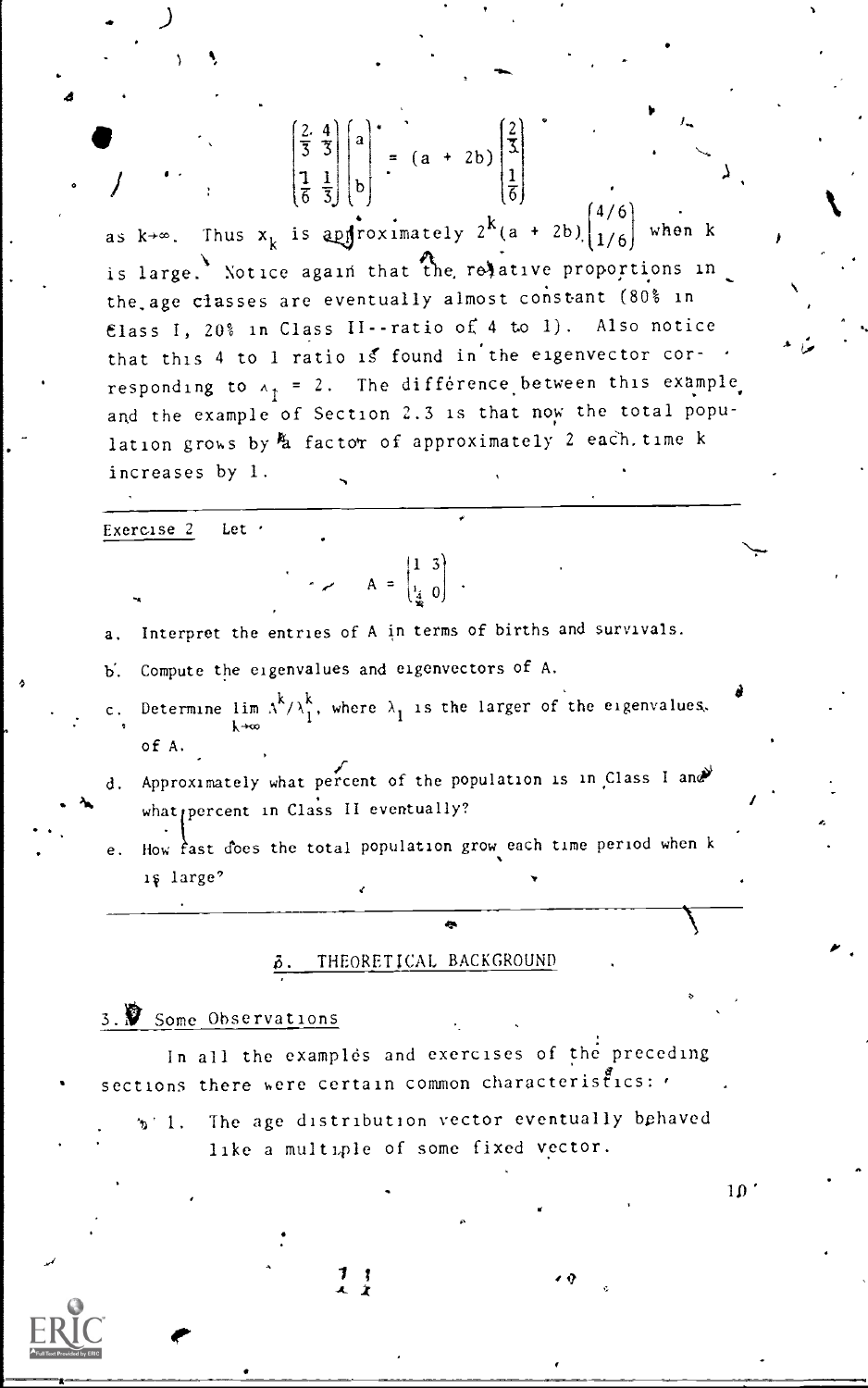- 2. This fixed vector was an eigenvector corresponding to the largest eigenvalue.
- '3. This largest eigenvalue was real and positive.
- 4. The population eventually tended to groh at a rate equal to this largest eigenvalue.

The natural question now is: "How typical were these examples?" Could we expect this behavior to hold in general (probably too much to expect) or under what conditions  $w \in \mathcal{U}d$ it hold?\_

**/\*** // // // //

#### 3.2 The Perron-Frobenius Theorem

Since everything seems to depend on having a positive eigenvalue which is larger than the other eigenvalues, our first question might logically be: "Is there always such an  $\epsilon$ igenvalue $^{\circ\circ}$  Also, can we find a nonnegative<sup>2</sup> eigenvector corresponding to this eigenvalue? (After all, to be realistic, age distribution vectors must have nonnegate components.) It is surprising that with only some mil assumptions the answer to these questions is "yes." A famous theorem, known as the Perron-Frobenius Theorem goes a long way toward answering these questions. The proof of this theorem is be, and what we intend to do here,  $3$  but we shall at least see how the theorem applies to Leslie matrices.

Recall that a Leslie matrix has the form

|  |  |  | $\begin{bmatrix} a_1 & a_2 & a_3 & \cdots & a_{n-1} & a_n \end{bmatrix}$        |              |  |         |  |
|--|--|--|---------------------------------------------------------------------------------|--------------|--|---------|--|
|  |  |  | $\begin{vmatrix} b_1 & 0 & 0 & \ldots & 0 & 0 \end{vmatrix}$ $\hat{\mathbf{x}}$ |              |  |         |  |
|  |  |  | $A = \{0, b, 0, \ldots, 0\}$                                                    | $\mathbb{Q}$ |  | $(L)$ . |  |
|  |  |  | $\begin{bmatrix} 0 & 0 & b_3 & \cdots & 0 & 0 \end{bmatrix}$                    |              |  |         |  |
|  |  |  | $\{0 \quad 0 \quad 0 \quad \dots \quad b_{n-1} \in \mathbb{R} \}$               |              |  |         |  |
|  |  |  |                                                                                 |              |  |         |  |

f

 $\mathcal{I}$  .

 $11$ 

 $\tilde{A}$ ).external vector is one for which all components are nonnegative. If all components are positive, the vector is called a positive vector.

If you want to see more about this theorem you can consult the book by 'arga (see the references).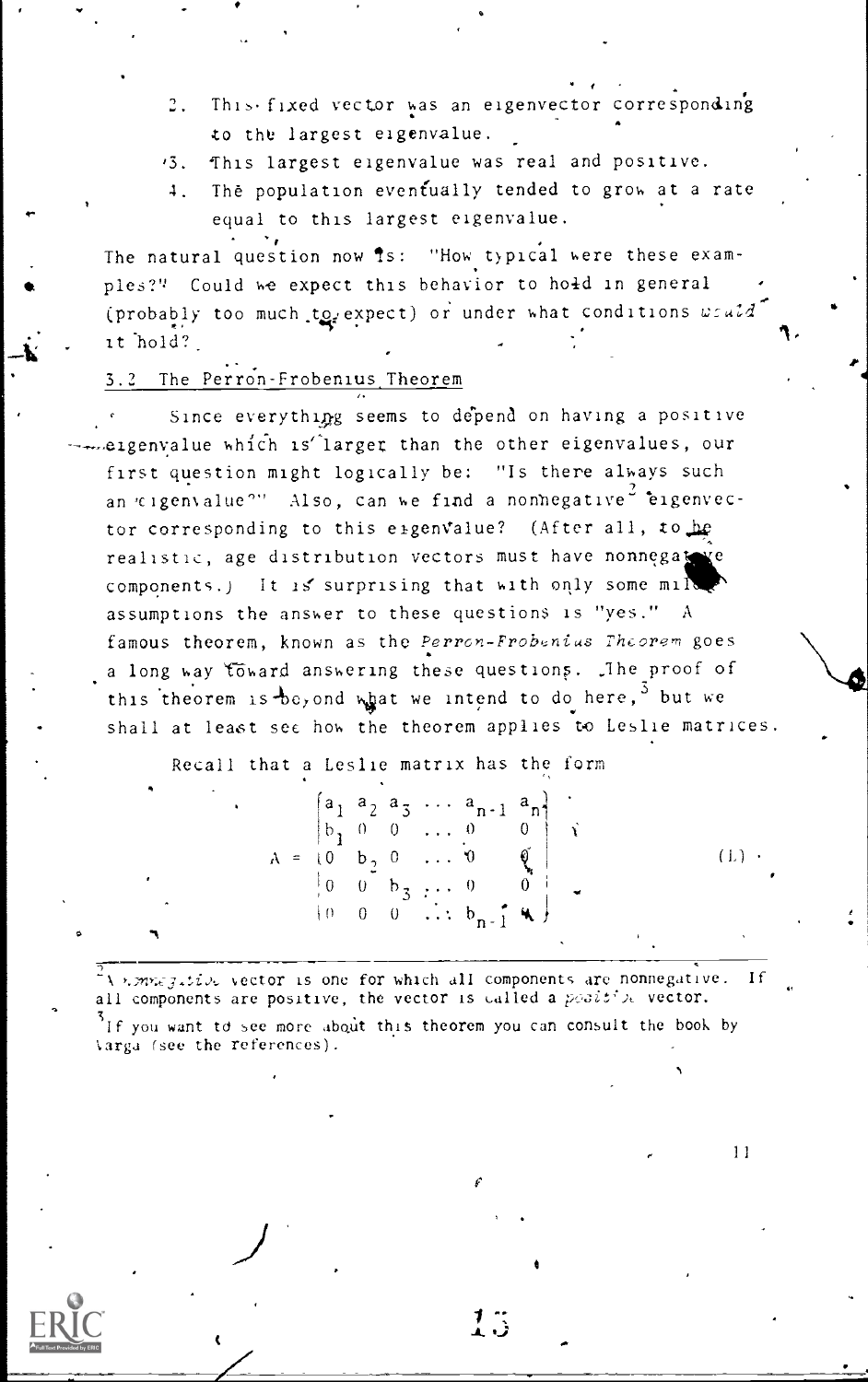where  $a_i$   $(i = 1, ..., n)$  gives the average-number of off. spring born to an individual in the ith class and  $b(1 = 1, ..., n-1)$  gives the probability that an individual in the ith class will survive to be counted in the (i+list class during the next time period. Naturally we assume that  $a_1 \neq 0$  for  $i = 1, \ldots, n$ . We will assume that the survival probabilities are positive, i.e.,  $b_1 > 0$  $(1 = 1, \ldots, n-1)$ . Io satisfy the hypotheses of the Perron-Frobenius Theorem, we must also assume that a<sub>n</sub> is strictly positive. This assures that the Leslie matrix is irreducible--a concept we shall not explore here. Under these assumptions, the Perron-Probenius Theorem guarantees the following:

. Mongatrix 4 has a postfile eigenvalue, call it  $\mathbf{1}$  $\frac{1}{2}$ , such that  $\lambda_1 \geq \frac{1}{2}$  for all other eigenvalues  $\cdots$   $\cdots$  can be real or complex).

- orresponding to  $\frac{1}{11}$  there exists an eigenvector. call it v<sub>1</sub> having all positive components.
- The eigenspace corresponding to  $\lambda_1$  is one-5. dimensional, r.e., any eigenvector corresponding to  $\rightarrow$ , is a multiple of  $v_1$ .

The structure of a Leslie matrix is rather simple and  $Xcr = 1se$ <sup>3</sup> anakes it possible to make some conclusfons about eigenvalues and eigenvectors without appealing to the Rerron-Frobenius Theorem

Write out the characteristic equation for an arbitrary  $3 \times 3$ Leslie matrix of the form (L). Using Descartes' rule of signs, 4 what , can you say about the number of positive eigenvalues? What about an aibitrary n x n Leslie matrix?

y is to be an eigenvector of Leslie matrix A corre-If. sponding to eigenvalue  $\lambda$ , it must satisfy

 $\begin{pmatrix} a_1 & a_2 & a_3 \\ b_1 & 0 & 0 \\ 0 & b_2 & 0 \end{pmatrix} \begin{pmatrix} x \\ y \\ z \end{pmatrix} = \lambda_1 \begin{pmatrix} x \\ y \\ z \end{pmatrix}$ 

If you are not familiar with Descartes' rule of signs, you may look it up in Uspensky, J V., Theory of Equations, McGraw-Hill, 1948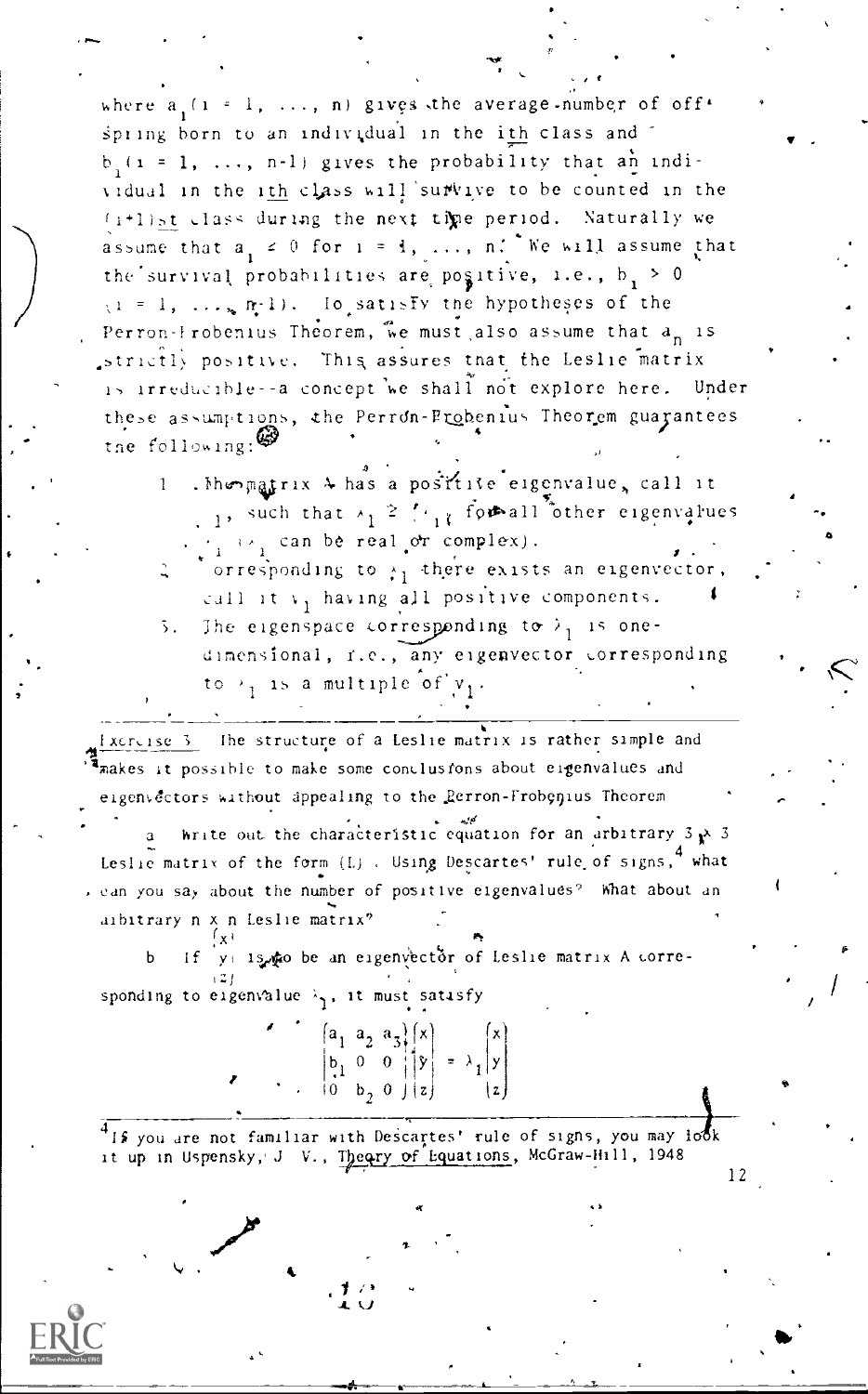1 c,  $a_1x + a_2y + a_3z = \frac{8}{3}x$ 

Using the second two equations solve for y and z in terms of x  $(\tilde{x}$  may be assigned any value, say  $x = 1$ ), and in this way obtain a formula for a positive eigenvector corresponding to p<sub>1</sub>. Explain why the values of x, y and z which you found automatically satisfy the remaining equation,  $a_1x + a_2y + a_3z = \frac{1}{1}x^2$  Can you write a formula sion a positive eigenvector in the  $n \times n$  case?

### 3.3 \n Example with Oscillations

 $b_1x = -y$  $b_2 y = x_1 z_2$ 

., As you can see, the Perron-Frobenius Theorem gives us almost what we want - However, in analyzing the examples of Sections 2.3 and 2.4 it was important that for each  $1 \leq 1$ ,  $\leq \frac{1}{1}$ ,  $\leq \frac{1}{1}$ ,  $\leq \frac{1}{1}$  as k.z. This required that  $\leq \frac{1}{1}$  be strictly less than 1, 1.e., that  $\lambda_1$  be strictly greater than the modulus of any other eigenvalue. (When  $\cdot_1$  >  $\cdot_2$ ),  $\mathcal{L}_{\mathbf{S}}$ r all bther eigenvalues  $\lambda_1$  we will say that  $\lambda_1$  is.  $\blacktriangleright$ r etly forinant, Unfortunately, the Perron-Frobenius Theorem guarantees only that  $\frac{1}{1} \leq \frac{1}{1}$ , and in fact a little experimentation shows that the assumptions we made for that theorem are not sufficient to justify strict inequality. Ir, this exercise

Exercise 4. Consider the Leslie matrix

Starting with the initial age distribution vector  $x_0 = \begin{bmatrix} 10 \\ 10 \end{bmatrix}$ , compute  $(x_1, x_2, x_3, \ldots, x_6, x_7, x_8, x_9, x_1, x_1, x_2, x_3, x_1, x_2, x_3, x_1, x_2, x_3, x_1, x_2, x_3, x_4, x_1, x_2, x_3, x_4, x_5, x_6, x_7, x_8, x_9, x_{10}$ in Section 2.1. What happens?

 $A = \begin{bmatrix} 0 & 8 \\ 1 & 0 \end{bmatrix}$ .

 $\mathbf{p}_i$ 

In the exercise we found that  $\gamma_1$ <sup>12</sup> =  $\lambda_2$ **4** - something which did not happen in our previous examples. A quick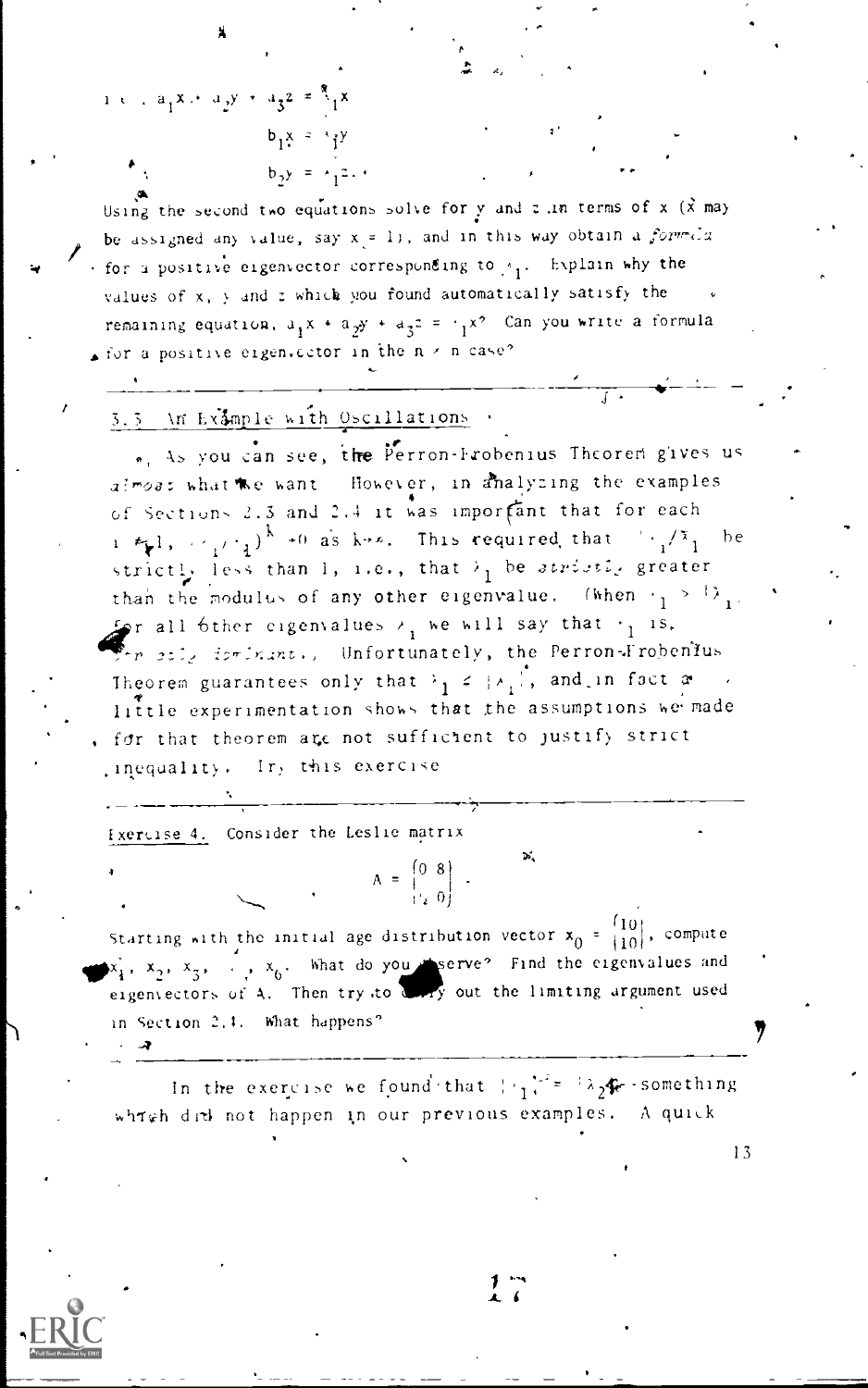review of the methods used in our other examples shows that the limiting argument that we used breaks down for the example in Exercise 4. As we sec, the existence of a second eigenvalue whose modulus equals  $\lambda_1$  leads to oscillating behavior in the age distribution vectors:

There are rather simple conditions which will guarantee that . is strictly dominant. One such condition is used in this theorem.

If a Leslie ratrix of the form (L) satisfies the conditions of Section, 3.2 and if in addition there are two consecutive indices i'and i+1 such that  $a_1$  and  $a_1$ , are both positive, then  $a_1$  is strictly deminant.<sup>5</sup>

if terms of populations, this theorem requires that there be two consecutive age classes having positive fertility -> a requirement that will usually be met in practice.

In the High again of the examples of Section 2.3 and 2.4, one final question might arise. In these examples we were it is to diagonalize the Ieslie matrix. What if we couldn't diagonalize? Fortunatel, the conclusions about limiting behavior of the age distribution vector do not depend on at being able to diagoralize the matrix. In source familiar with the Jordan Canonical form, jou can see him to extend our minal, sis to the more general case. We will not pursue the nondiagonalizable case piere.

Ф.

 $11$ 

#### $5.4 - \frac{525}{100}$

ift's worthwhile to stop and pull together the theory which we have tso far. Tarst let's recall our assumptions.

Assumptions' The population is governed by a leslie matrix ef the form (L) in which

If you are interested in the proof of this theorem, see the book by Politicd mentioned in the references. A fuscinating (and more general theorem requires only that the greatest common divisor of the set of indices i for which  $a_i > 0$  be one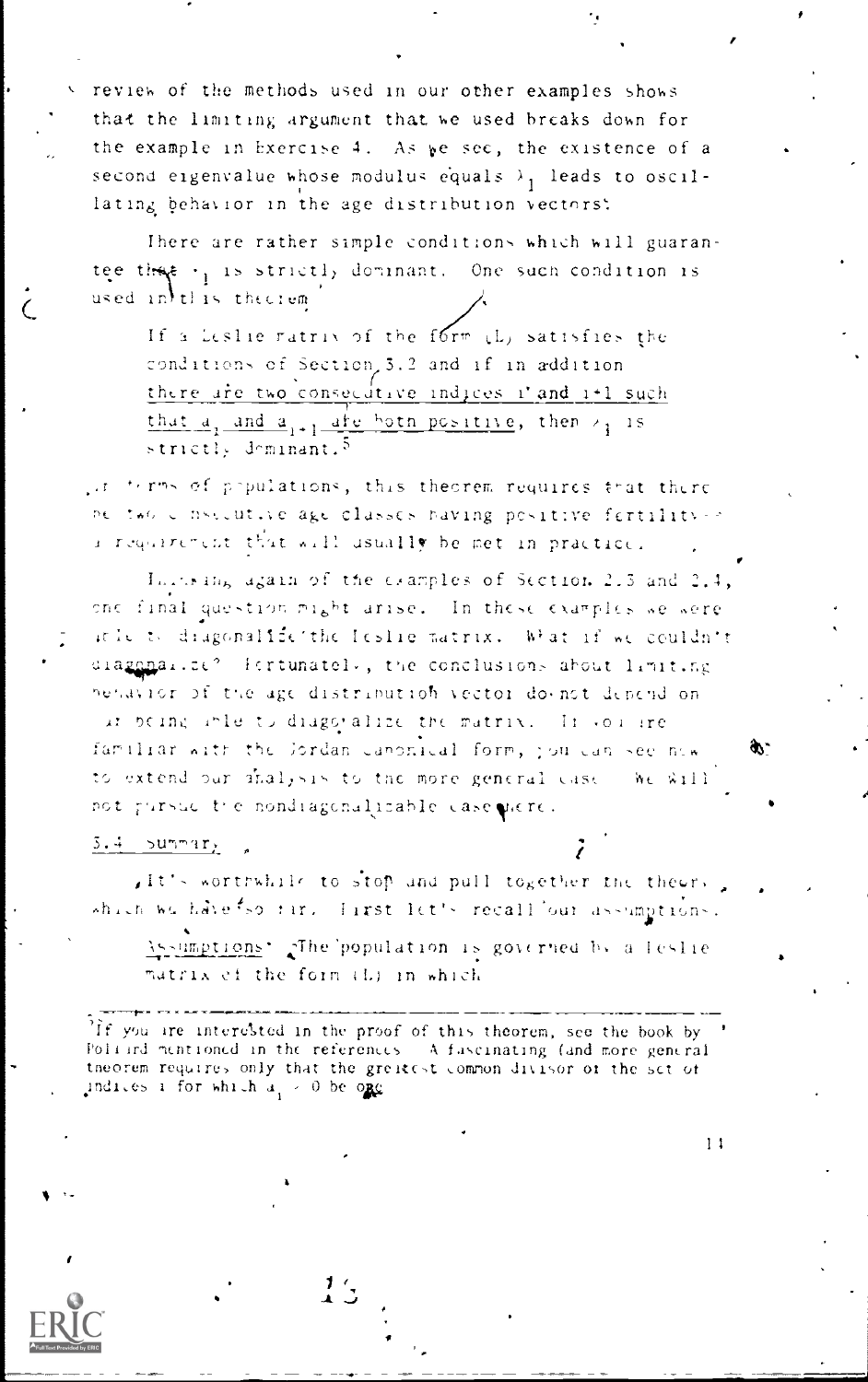- 1.  $a_1$ ,  $a_2$   $\cdots$ ,  $a_{n-1}$  are nonnegative
- 2.  $a_n$  and  $b_1$ ,  $b_2$ , ...,  $b_{n-1}$  are positive, and
- 5. at least two consecutively indexed  $a_i$ 's are positive.

Hopefully you are convinced by now  $\int a 1$  though we have given no formal proof) that the method of Section 2.4 can be carried out for any matrix satisfyin  $\chi$  our assumptions and that the following conclusions will nold:

Conclusions: As  $k\rightarrow\infty$ , the proportions of indivividuals in the various age classes of  $x_k$  approach fixed values, and these values are determined by a positive eigenvector corresponding tothe dominant eigenvalue. The dominant eigenvalue gives the eventual growth rate of the population.

 $\overline{0}$   $\overline{1}$ 

 $\cup$ 

 $\frac{1}{p}$  p<sup>-1</sup>

 $\cup$   $\top$ 

 $\langle \cdot | \cdot \rangle$  is a set of  $\langle \cdot | \cdot \rangle$ 0  $\ldots$   $\vdots$   $\vdots$   $\vdots$ 

 $\cdot$  , , , ,

1'1

Al) 4

3.5 A simplification Using Left and Right Eigenvectors

U . . .

 $\left( \begin{array}{cc} 1 & 1 \\ 1 & 1 \end{array} \right)$ 

In the examplos we saw that  $A^{k}/\lambda_{1}^{k}$  equals

 $\lambda_2$ , ik

 $0 \t 0 \t 3/2 \t ...$ 

which for k large, is approximately

 $\left(1\right)$  0 0 0

where  $\Omega$ 's represent blocks of zeros of the appropriate size. In other words, the effect of the eigenvalues other than the dominant one,  $\lambda_1$ , is less and less as k grows  $\frac{1}{k}$ larger. We might wonder whether we could approximate  $A^k$ without baving to compute the smaller eigenvalues (or their eigenvectors) at all. It turns out that we can do this. We will state the facts that we need here. If you want to understand the justification for these facts, see Appendix B. IS

 $P\begin{bmatrix}1 & 0\\1 & 0\\0 & 0\end{bmatrix}$   $P^{-1}$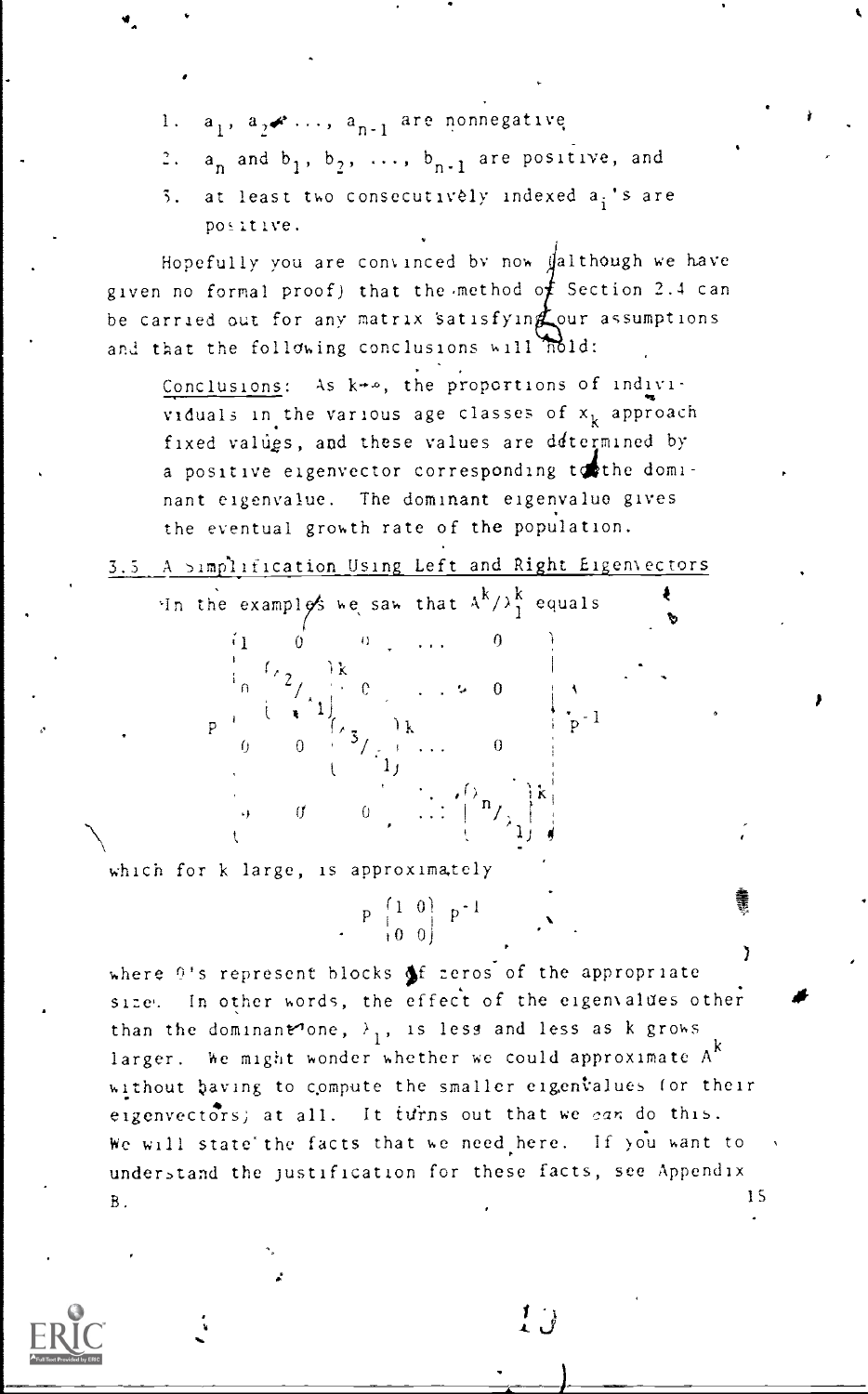In order to state the desired conclusions we must first mention the eigenvalues and eigenvectors of  $A^I$ , the transpose of the Leslie matrix A. Perhaps you already know from your study of linear algebra that A and  $\text{A}^1$  have the same eigenvalues... If not, do this exercise.

%. **I** I am a shift

 $\mathcal{A}$  //

Exercise 5. Let A be an n  $x^n$ n matrix. Prove that A and  $A<sup>T</sup>$  have the same characteristic polynomial and hence the same eigenvalues. Give  $\mathcal{A}_{\text{an example}}$  to show that A and  $A^T$  do not in general have the same eigen--vectors.

z za zastawa na pozitiwa na pozitiwa na pozitiwa na pozitiwa na pozitiwa na pozitiwa na pozitiwa na pozitiwa n<br>Danima na pozitiwa na pozitiwa na pozitiwa na pozitiwa na pozitiwa na pozitiwa na pozitiwa na pozitiwa na pozi

Let's turn again to our analysis of powers of a Leslie matrix A. Suppose  $\lambda_1$  is the dominant eigenvalue of A. Of course, by the exercise above,  $\lambda_1$  is also the dominant' eigenvalue of  $A^T$ . Let  $v_1$  be a positive eigenvector of A  $\longrightarrow$ corresponding to  $\cdot_1$  and let u<sub>l</sub> be a positive eigenvector of  $A^4$  corresponding to  $\leftarrow_1$ . The theorem we have is this

Under the same assumptions stated in Section 3.4,  $\frac{\Lambda^{K}/\lambda^{K}}{1}$  tends to  $v_1 u_1^{1}/u_1^{1}v_1$ .  $u_1^1/u_1^1v_1 a_2 \overline{s} k + \infty$ .

It is Important to examine the dimensions of the products  $\lim_{n \to \infty} v_1 u_1^1 / u_1^1 v_1$ . If A is n x n, then both  $u_1$  and  $v_1$  are n x 1 vectors. So  $u_1^T v_1$  is 1 x 1 and so can be treated as a scalar. However,  $v_1u_1^1$  is the product of ah n x 1 matrix by a 1/A n matrix and so has dimensions n x n (the same as A, as it sheuld). Incidentally, you perhaps noticed in previous examples that  $A^{k}/A_{1}^{k}$  tended to a matrix of rank one. Can you convince yourself that  $v_1u_1^T$  always has rank one?

Now  $_k$  what about  $x_k$ ? We see that for k large,  $\hspace{0.2cm}$ 

 $^{6}$ u<sub>1</sub> is sometimes called a *ieft eigenvector* of A. The reason. by definition,  $\mu_1$  satisfies A'u<sub>l</sub> =  $\lambda_1$ u<sub>l</sub>, but this equation is equivalent to  $u_1^1 \setminus \cdots \setminus u_1^1$ , hence the reference to left eigenvector. As you might guess,  $v_1$  is sometimes referred to as a right eigenvector of A.

.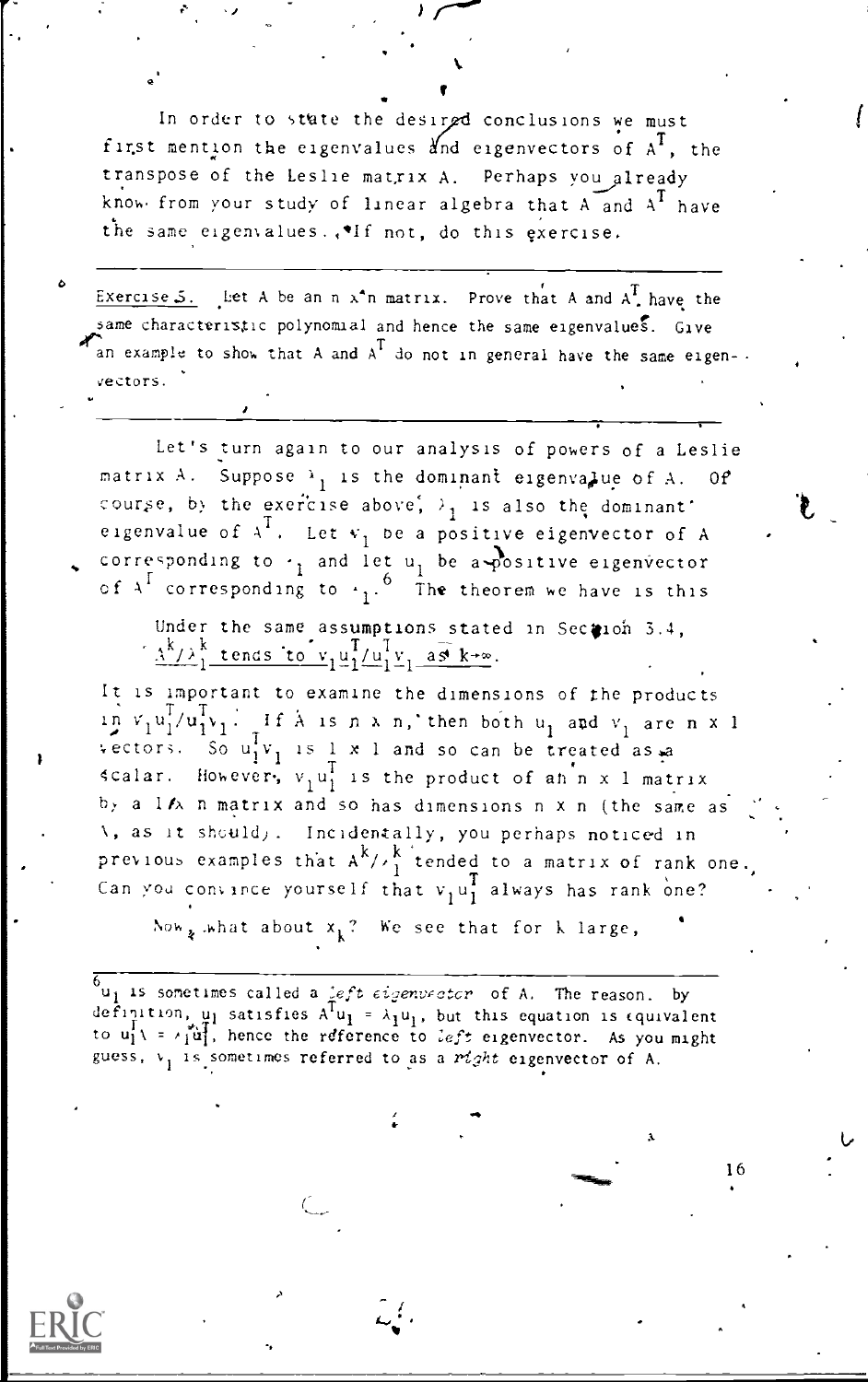$$
x_{k} = \lambda^{k} x_{0} \approx \frac{\lambda_{k} \left(v_{1} \pm \frac{\lambda_{1}}{1}\right)}{(\frac{1}{u_{1}^{2}v_{1}})} \times_{0} = \lambda_{1}^{k} v_{1} \frac{\left(v_{1}^{2} x_{0}\right)}{\left(v_{1}^{2} v_{1}\right)}.
$$
\nSince  $u_{1}^{2} x_{0}$  is also  $1 \times 1$ , you can see that  $x_{k}$  is approximately a scalar multiple of  $v_{1}$ , where the scalar is  $\lambda_{1}^{2} u_{0}^{2} (u_{1}^{2} v_{1})$ . If course, we already knew that  $x_{k}$  behaved like a scalar multiple of the right eigenvector  $v_{1}$  for large  $k$ , but now he have- $a$  formula for the scalar.\n\nExercise 6. Return to the example of Section 2.3. Find an eigenvector of  $x_{1}$  corresponding to  $x_{1} = 1$ . Use this, together with the right eigenvector\n
$$
v_{1} = \begin{bmatrix} 4 \\ -1 \\ 1 \end{bmatrix}
$$
\nto find  $\lim_{k \to \infty} \frac{\lambda_{k}}{k}$ \n
$$
\frac{1}{x}
$$
\n
$$
\frac{1}{x}
$$
\n
$$
\frac{1}{x}
$$
\n
$$
\frac{1}{x}
$$
\n
$$
\frac{1}{x}
$$
\n
$$
\frac{1}{x}
$$
\n
$$
\frac{1}{x}
$$
\n
$$
\frac{1}{x}
$$
\n
$$
\frac{1}{x}
$$
\n
$$
\frac{1}{x}
$$
\n
$$
\frac{1}{x}
$$
\n
$$
\frac{1}{x}
$$
\n
$$
\frac{1}{x}
$$
\n
$$
\frac{1}{x}
$$
\n
$$
\frac{1}{x}
$$
\n
$$
\frac{1}{x}
$$
\n
$$
\frac{1}{x}
$$
\n
$$
\frac{1}{x}
$$
\n
$$
\frac{1}{x}
$$
\n
$$
\frac{1}{x}
$$
\n
$$
\frac{1}{x}
$$
\n
$$
\frac{1}{x}
$$
\n
$$
\frac{1}{x}
$$
\n
$$
\frac{1}{x}
$$
\n
$$
\frac{1}{x}
$$
\n

 $\mathcal{L}$ 

 $\overline{\mathbf{f}}$ 

 $\hat{z}_4$ 

 $ERIC$  $\frac{1}{\lambda_{\text{Full}}}$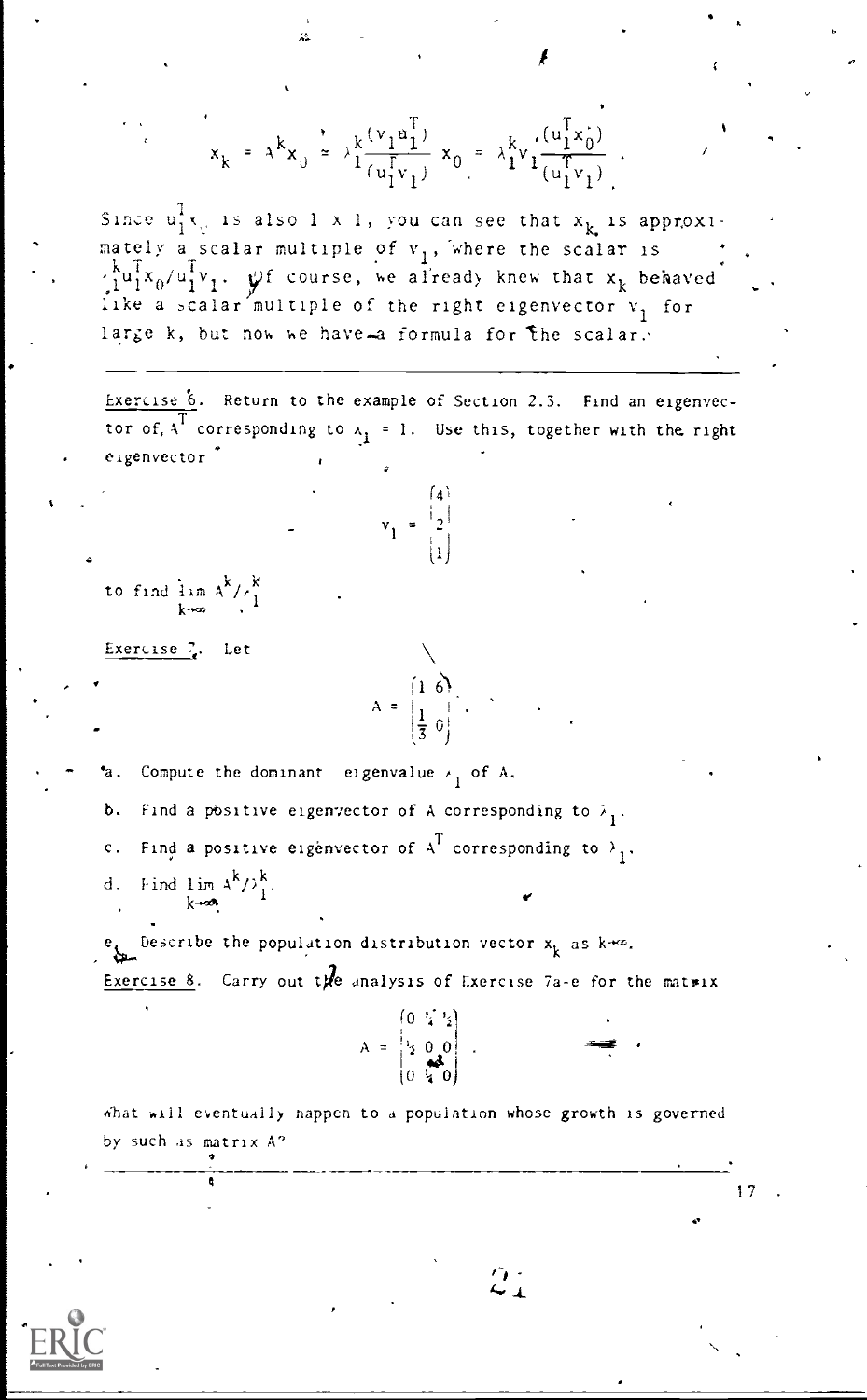A HUMAN POPULATION EXAMPLE

Although we-began this unit by referring to the U.S. population, all of the examples so far have dealt with fictitious populations whose matrices were concocted to make the computations simple. Let's end the unit by returning to the U.S. population. Specifically, we will consider the population of U.S. females in 196". It is convenient to divide the population into 10 age classes  $-4$ ,  $5-9$ ,  $13-14$ , ...,  $45-43$ . Since the number of births to ferales over 50'is negligible we will consider only females aged 0-40. The Leslie matrix consists largely of zeros. The only nonzero entries are in the first row (the  $a_i$ 's, and in the sub-diagonal (the  $b_i$ 's)'. These entries are given in lable 2.

| Start of<br>Age Interval | lirst Row<br>$(a_1)$           | Sub-diagonal<br>(b,) |
|--------------------------|--------------------------------|----------------------|
| ٠<br>્ર                  | 00000                          | .99694               |
| 5<br>œ                   | .00105                         | 99842                |
| 10                       | 08203                          | 99785                |
| 15                       | 28849                          | .99671               |
| 26                       | .37780<br>$\ddot{\phantom{0}}$ | .99614.              |
| 25                       | .26478                         | .99196               |
| 30                       | .14055                         | 99247                |
| 35<br>۰                  | 05857                          | .98875               |
| 10                       | .01311                         | 98305                |
| 15                       | 00081                          | ٠                    |

TABIE 2

Source keyfitz and Flieger (see References)

The dominant eigenvalue can be approximated using numerical mathods. It is approximately 1.0376. (Recall that each time period lasts 5 years, so  $r_1 = 1.0376$  means that the total population <12e is multiplied by approximately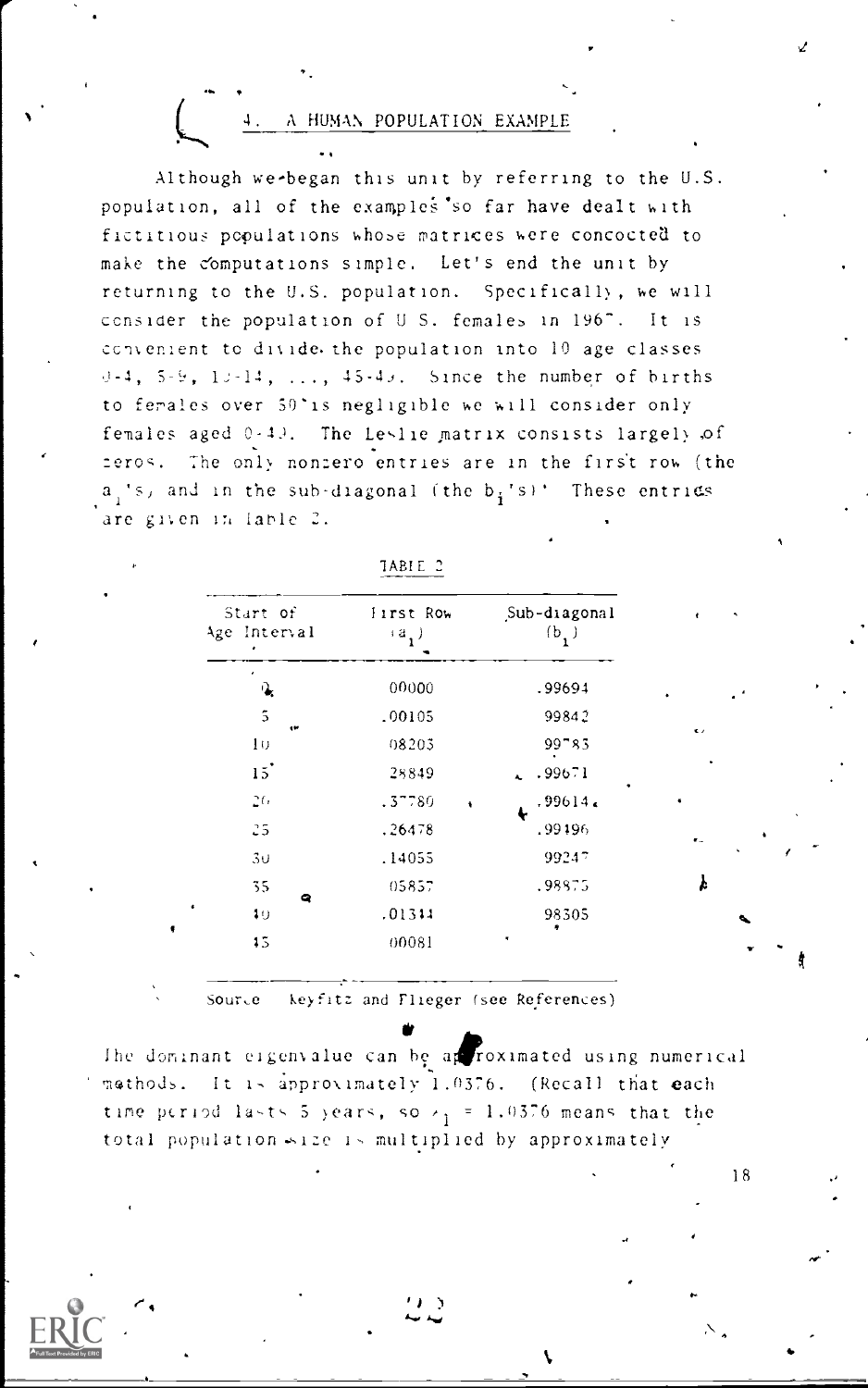1.0376 every 5 years.) A corresponding positive eigenvector is

 $8.539$ 

8.204  $.894$ .591  $6:712$  $6.420$  $5.795$ 

Of course any positive scalar multiple of  $v_1$  would do. The particular cholee, of v<sub>1</sub> given here is useful because the entries represent percentages in the various age classes. For example, if 196" birth and survival rates persisted, then eventually approximately 8.539% of the population would be aged 0-4. 8.204% would be aged 5-9, etc. Naturally the percentages shown do not add up to 100%. The remaining 28% (approximately) of the population would have age 50 years or olden. It is interesting to note that in 1967 only about 24% of the population was 50 years of age or older. It is well known that the average age of the U.S. population is continuing to increase. Demographers believe that this increase will continue well into the twenty-first century, hence the concern about pension plans, etc.

#### Lxeruise 9.

- Explain how to use high powers of a Leslie matrix A to approxi $a_{\bullet}$ mate left and right eigenvectors of A. (For a hint about finding right eigenvectors see the final sentence of Section 2 3.) .
- b. Based on your answer to part (a) show how to fund positive left and right eigenvectors for the Leslie matrix of this section (U.S. females, 1967) using the computer program from Appendix A (or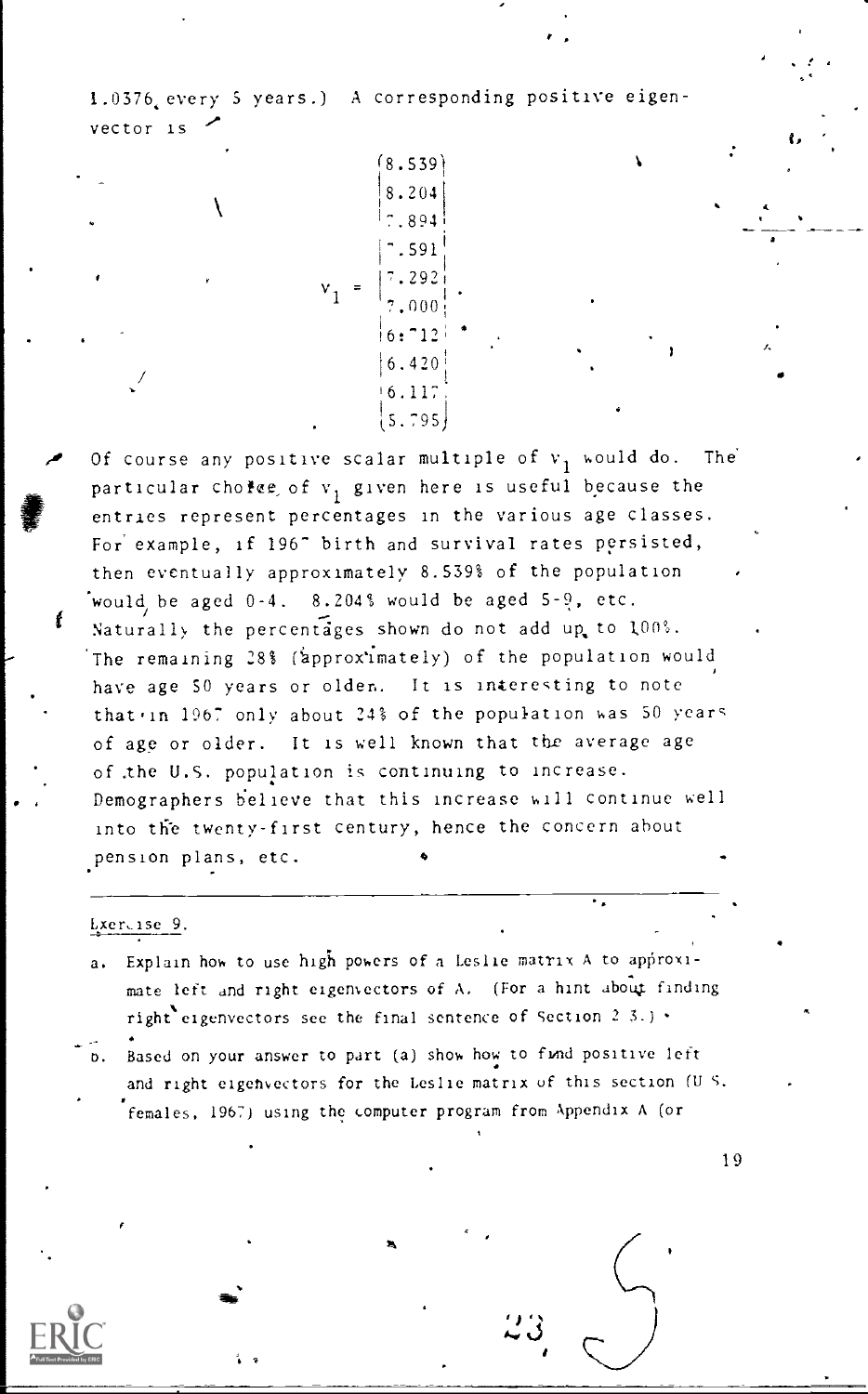another program of your own writing). How could you use high powers of the Leslie matrix to find the dominant eigenvalue?

and the control of the state of the state of the state of the state of the state of the state of the state of the state of the state of the state of the state of the state of the state of the state of the state of the stat

## REIERENCF5

In this unit we have given only a brief introduction to the Leslie model for population growth. There are many interesting extensions bf the model and uses of the model in related applications. If you want to read more about. this model and see some applications to harvesting, you mignt begin by examining

Rorres, C. and-H. Anton. Applications of Linear Algebra. John Wiley and Sons, 1977. +see particilarly Chapters 6, 9 and 10.) **\***owned

Ior a discussion of population models, including the Leslie. model and others, you will find these helpful

> Pielou, F. C. An Introduction to Mathematical Ecology. John Wiley and,  $\S$ ons,  $1969$ .

Pollard, J. H. Mathematical Models for the Growth of Human Populations. Cambridge University Press, 19-3.

A book which considers many interesting questions about human populations is

> Keyfitz, N. Applied Mathematical Demography. John Wiley and Sons,  $-297^{\circ}$

A good source of data on human populations is

Keyfitz, N. and W. Flieger. Population: Facts and Methods of Demography. W. H. Freeman and Co., 1971.

The study of nonnegative matrices is fascinating and you may wish to pursue it further. If so, you may.look at Chapter 2 of

 $21 \pm$ 

 $\sqrt{2}$ arga, R. S. Matrix Iterative Analysis. Prentice-Hall, 1962. 20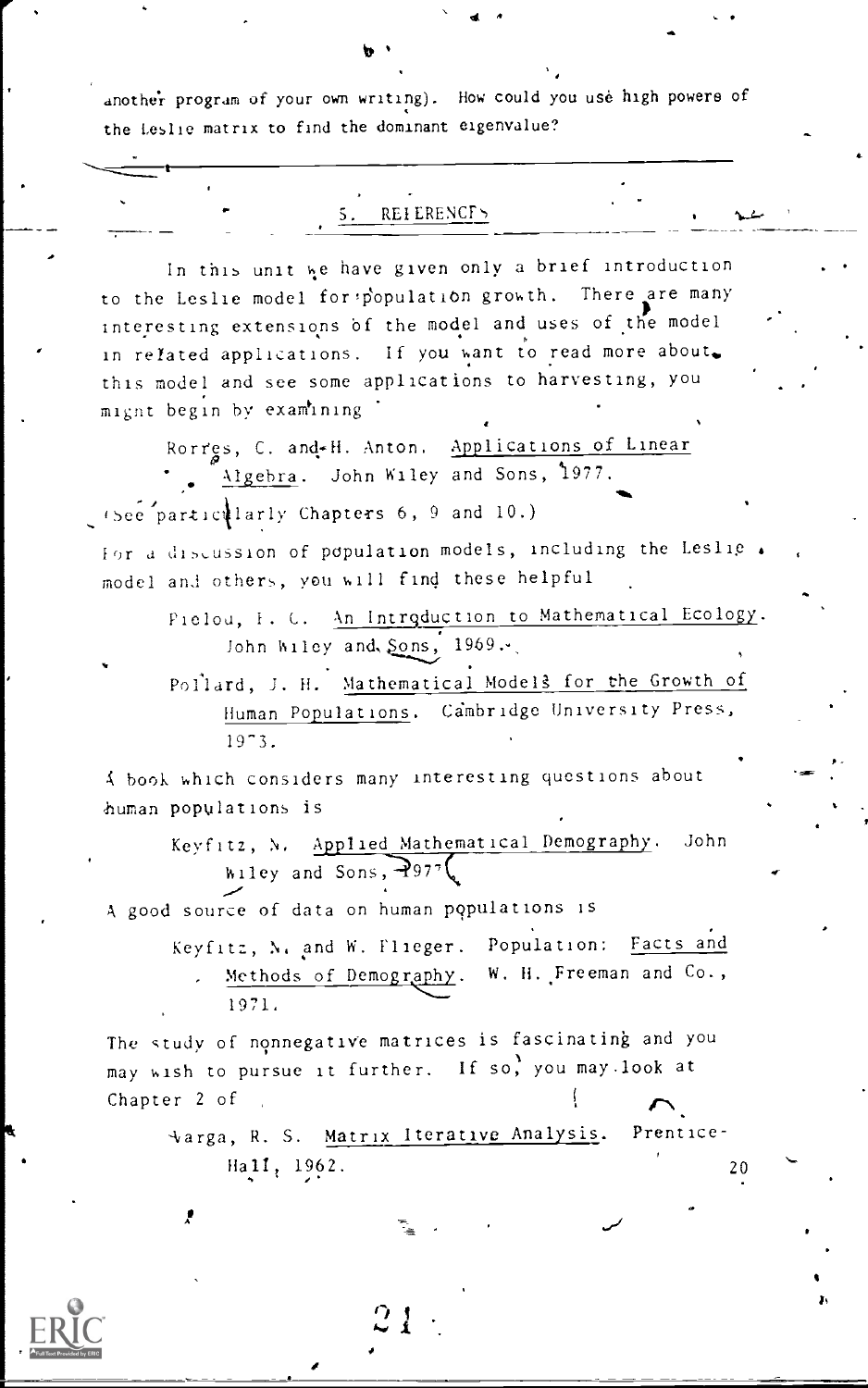In this unit we have generally dealt with 'small-sized matrices. For such matrices we could easily find the eigenvalues and eigenvectors and then use these to compute powers of the matrix. For large matrices hand computation is not practical. A number of numerical methods are available for computing eigenvalues and eigenvectors of large matrices. To see more about these methods consult

Fox, I. An Introduction to Mumerical Linear Algebra. Oxford University Press, 1965.

٣Î

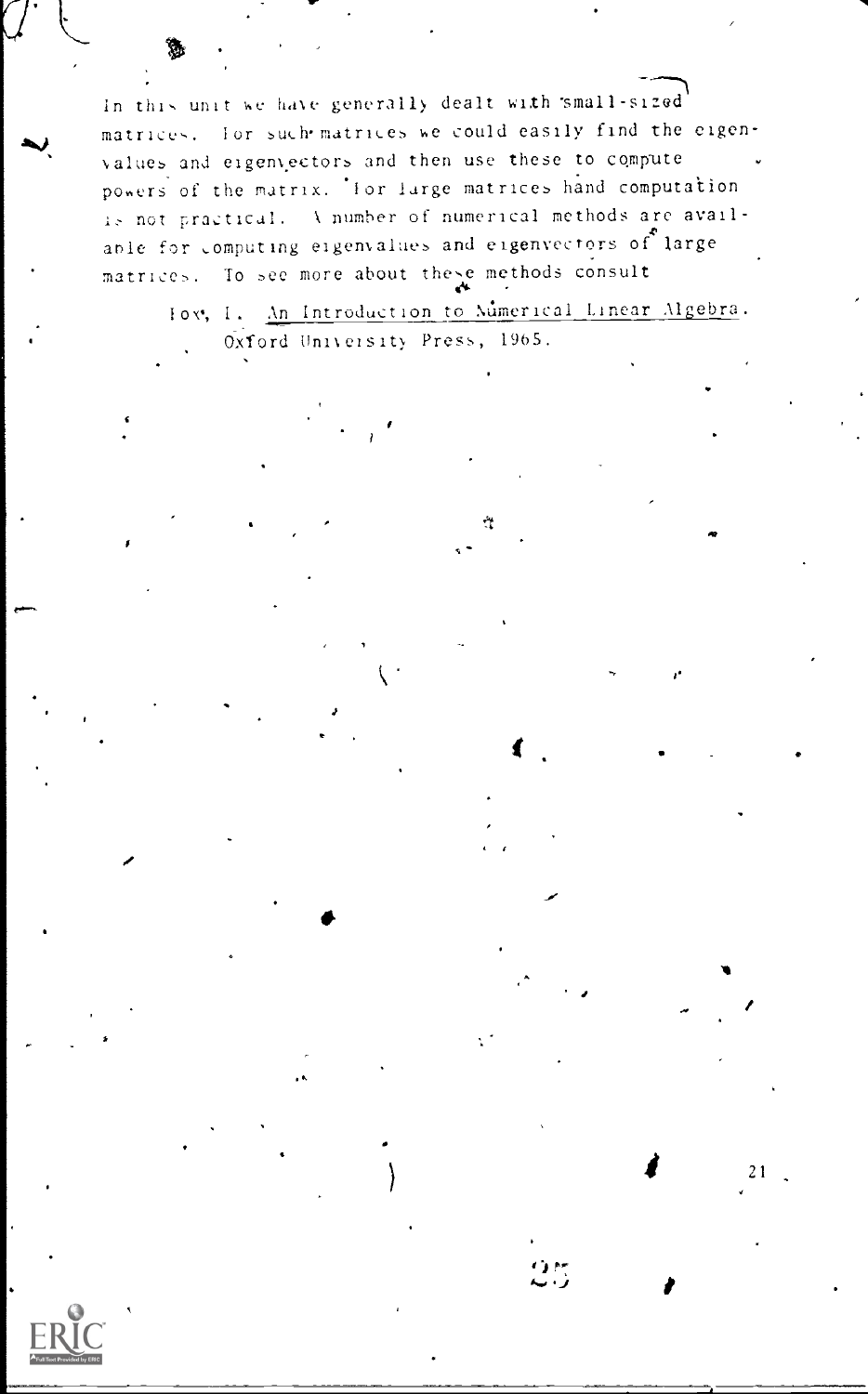# 6. ANSWERS TO EXERCISES

| 1. | (1500) $\begin{bmatrix} 1500 \\ 650 \\ 1500 \end{bmatrix}$ , $\begin{bmatrix} 1650 \\ 750 \\ 325 \end{bmatrix}$ , $\begin{bmatrix} 1400 \\ 825 \\ 575 \end{bmatrix}$ , $\begin{bmatrix} 1575 \\ 700 \\ 112.51 \end{bmatrix}$<br> 500                                                                  |
|----|-------------------------------------------------------------------------------------------------------------------------------------------------------------------------------------------------------------------------------------------------------------------------------------------------------|
|    | There are more individuals in Class I than in Class II (roughly<br>twice as many) and more in Class II than in Class III (again, about<br>twice as many). If we begin with                                                                                                                            |
|    | آنهن)<br>$x_0 = \begin{vmatrix} 200 \\ 100 \end{vmatrix}$ , we have for $x_1, x_2, \ldots, x_6$<br>1400 <sub>1</sub>                                                                                                                                                                                  |
|    | (1000)<br>000) $\begin{bmatrix} 250 \\ 50 \\ 1001 \end{bmatrix}$ , $\begin{bmatrix} 550 \\ 125 \\ 251 \end{bmatrix}$ , $\begin{bmatrix} 625 \\ 275 \\ 62.5 \end{bmatrix}$ , $\begin{bmatrix} 400 \\ 3125 \\ 137.5 \end{bmatrix}$ , $\begin{bmatrix} 587.5 \\ 200 \\ 166.25 \end{bmatrix}$<br>$+100$ f |
|    | If you try several other starting vectors, you can probably con-<br>vince yourself that the trend mentioned above seems to hold<br>regardless of which starting vector is chosen.                                                                                                                     |
|    | Individuals in Class I produce 1 offspring on the average, andi-<br>viduals in Class II produce 3 offspring on the average. Of the<br>individuals in Class I, one-fourth can be expected to survive<br>until the next tame period                                                                     |
|    | b. $det(71-A) = x^2 - 3 = 3/4 = (-\frac{3}{2})(x+\frac{1}{2})$ , so the eigenvalues are $\frac{3}{2}$<br>and $-\frac{1}{2}$ .<br>$v_1 = \begin{pmatrix} 6 \\ 1 \end{pmatrix}$ and $v_2 = \begin{pmatrix} 2 \\ -1 \end{pmatrix}$ are corresponding eigenvectors                                        |
|    |                                                                                                                                                                                                                                                                                                       |
|    | c. $\lambda^{k}/\lambda_{1}^{k}$ approaches<br>$\begin{pmatrix} 6 & 2 \\ 1 & -1 \end{pmatrix} \begin{pmatrix} 1 & 0 \\ 0 & 0 \end{pmatrix} \begin{pmatrix} 6 & 2 \\ 1 & -1 \end{pmatrix}^{-1} = \begin{pmatrix} 3/4 & 3/2 \\ 1/8 & 1/4 \end{pmatrix} .$                                               |
| d, | The percents are determined by $v_1$ . 6/7 or about 85.7% will be in<br>Class I, 1/7 or about 14 3% will be in Class II                                                                                                                                                                               |
|    | $e^{\int f(x)}$ If $\begin{bmatrix} a \\ b \end{bmatrix}$ is the initial age distribution vector, $x_k$ is approxi-<br>mately                                                                                                                                                                         |
|    | 22                                                                                                                                                                                                                                                                                                    |

ERIC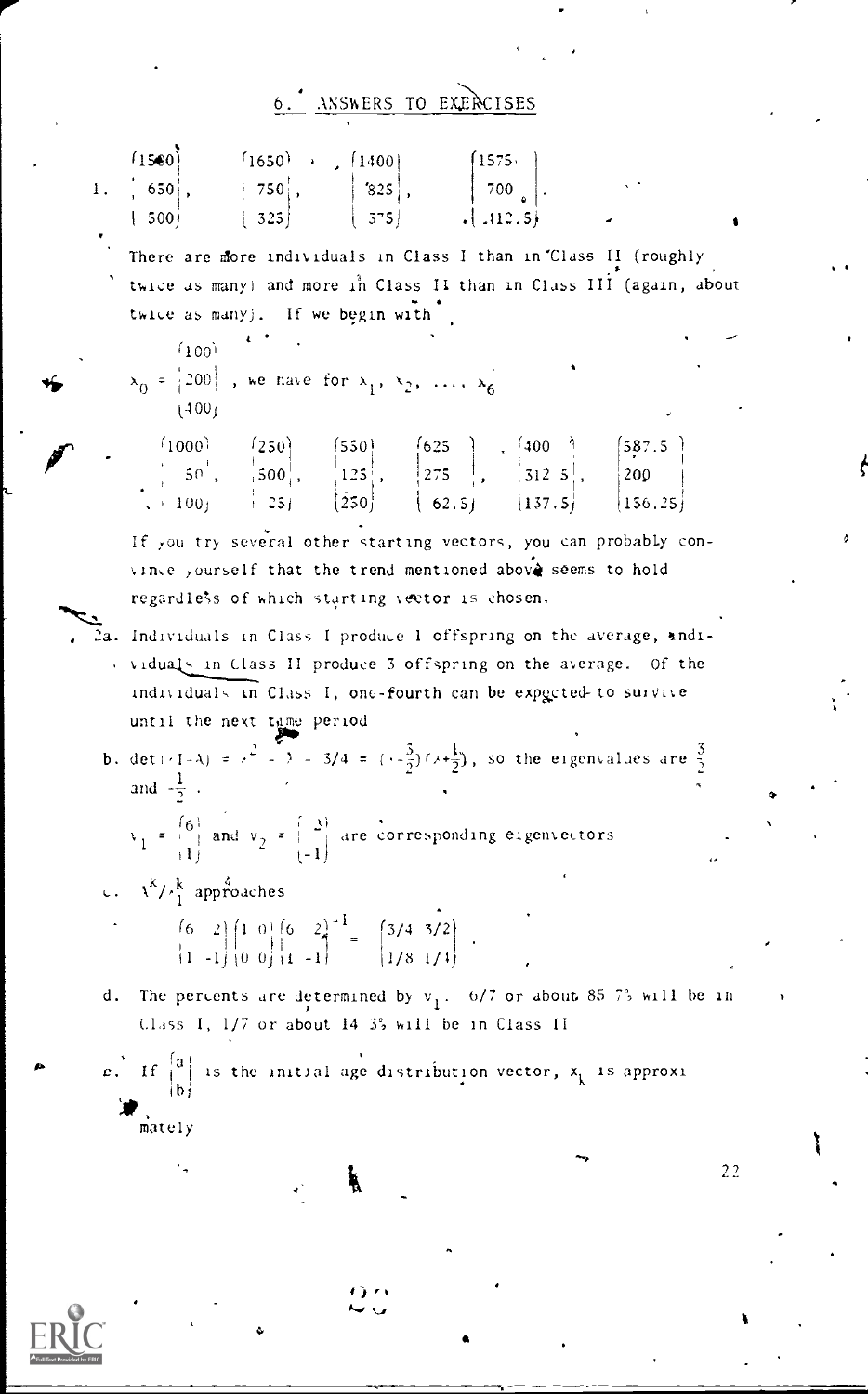$(1.5)^{k} \binom{3/4}{1/8} \frac{3/2}{1/4} \binom{a}{b} = (1.1)$  $= (1.5)^k \left(\frac{1}{2}a + \frac{1}{4}b\right) \begin{bmatrix} 0 \\ 1 \end{bmatrix}$ .

Each time k increases by 1, every entry in the age distribution vector is multiplied approximately by 1.5, so the population grows by 50%.

$$
\begin{vmatrix}\n\lambda - a_1 & -a_2 & -a_3 \\
-b_1 & \lambda & 0 \\
0 & -b_2 & \lambda\n\end{vmatrix} = \lambda^3 - a_1 \lambda^2 - b_1 a_2 \lambda - b_1 b_2 a_3 = 0.
$$

There is one variation in sign (remember that all the  $a_i$ 's and b<sub>i</sub>'s are nonnegative). It follows from Descartes' rule of signs that there is exactly one positive root. You can show by induction that the characteristic polynomial for the n x n matrix is

$$
\lambda^{n} = a_{1} \lambda^{n-1} - b_{1} a_{2} \lambda^{n-2} - b_{1} b_{2} a_{3} \lambda^{n-3} \cdots - b_{1} b_{2} \cdots b_{n-1} a_{n}.
$$

Descartes' rule of signs again implies that there is one positive  $\longrightarrow$ root.

b.  $y = b_1 x/\lambda_1$  (note that  $\lambda_1$  is nonzero);  $z = b_2^2 \lambda_1 \lambda_1^2$ ,  $b_1 b_2 x/\lambda_1^2$ . If we set  $x = 1$ , we see that

> 1.  $b_1/\lambda_1$

 $b_1 b_2 / \lambda_1$ is a positive eigenvector corresponding to  $\lambda_1^{\bullet\bullet}$ . Substituting these components into the equation  $a_1x + a_2y + a_3z = \lambda_1x$ , we have  $a_1$  +  $a_2b_1/\lambda_1$  +  $a_3b_1b_2/\lambda_1^2$  =  $\lambda_1$ . This is equivalent to  $\lambda_1^3$  - a<sub>1</sub> $\lambda_1^2$  - b<sub>1</sub>a<sub>2</sub> $\lambda_1$  - b<sub>1</sub>b<sub>2</sub>a<sub>3</sub> = 0, which is just the result of substituting  $\lambda_1$  into the characteristic equation.

4.  $\begin{bmatrix} 80 \\ 5 \end{bmatrix}$ ,  $\begin{bmatrix} 40 \\ 40 \end{bmatrix}$ ,  $\begin{bmatrix} 320 \\ 20 \end{bmatrix}$ ,  $\begin{bmatrix} 160 \\ 160 \end{bmatrix}$ ,  $\begin{bmatrix} 1280 \\ 80 \end{bmatrix}$ ,  $\begin{bmatrix} 640 \\ 640 \end{bmatrix}$ 

G.

 $\mathscr{G}$ ,  $\vert^{0}$ 

The distribution vectors alternate between ones with ratio 16:1 . and those with ratio 1 1. Every two periods the total population size grows by a factor of 4. The eigenvalues are 2 and -2, with corresponding eigenvectors

) and the state  $\mathcal{L}$ 

23

 $\sim$  .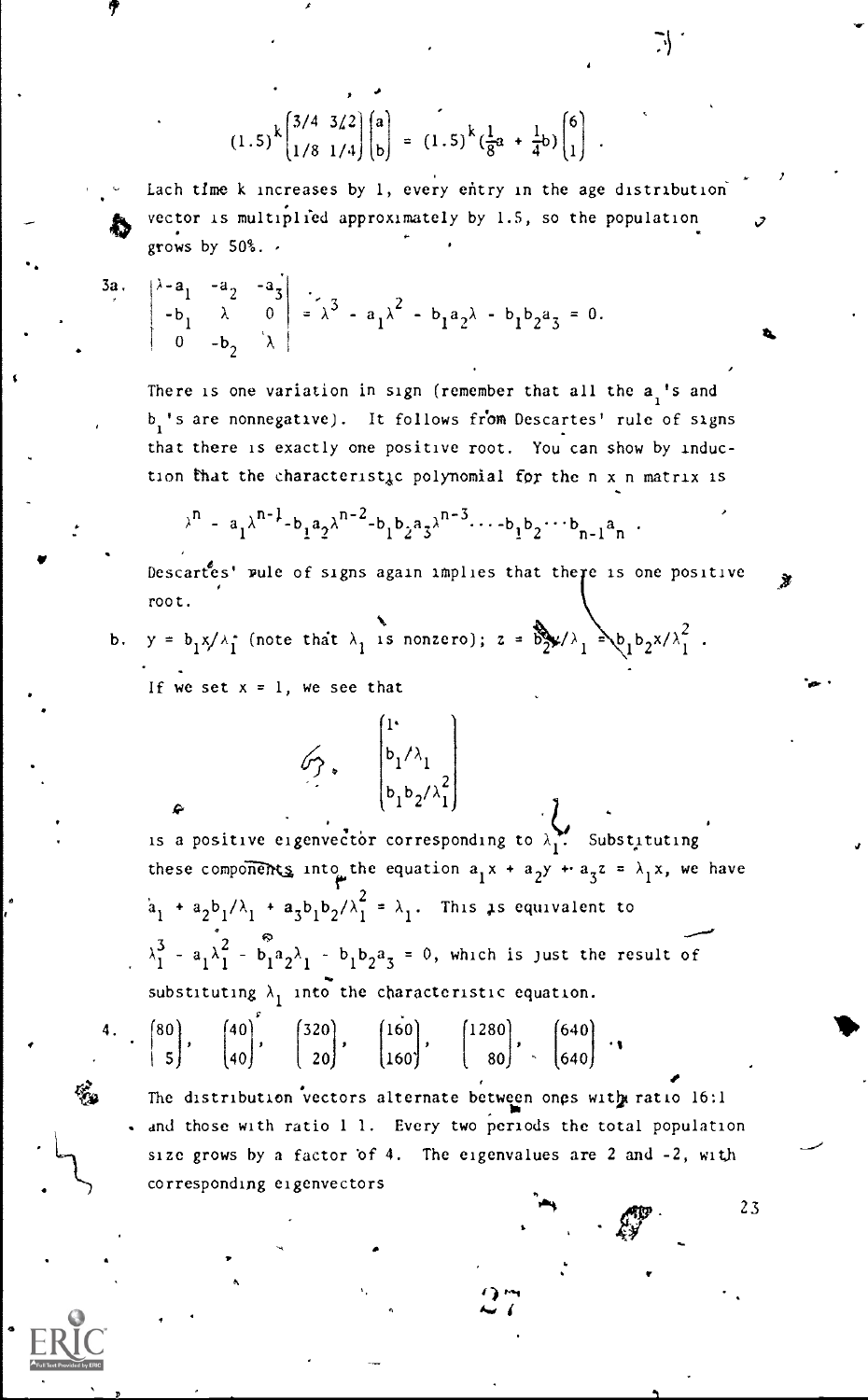[411 and 1 thus, -1 -4' '1 0 '4 -4 <sup>k</sup>/2 k A = k <sup>1</sup> '1, 0 (-1) ) 1 1, k Here (A <sup>2</sup> /A ) = (-1) , which does not tend to zerel but rather. 1 produces the oscillating effect. 5. det(XI - AT) = det(AIT -AT) .= det((AI - A)T) = det(AI - A). An example: for the matrix '0 8 A = 11 0 an eigenvector corresponding to eigenvalue 2 is <sup>4</sup> C .i41) You can easily check that thi,s vector is not an eigenvector of A<sup>T</sup> . 6. '1' <sup>T</sup> corresponding to AI. <sup>2</sup> is an eigenvector of A 2 The limiting matrix is vidI /ulvl <sup>10</sup> 4 8 8 2 4 4 <sup>1</sup> 2 2 7a. Eigenvalu es are 2 and -1. An eigenfector of A corresponding to 2 is (b.6 . ' <sup>1</sup> <sup>o</sup> c. An eigenvector of A<sup>T</sup> corresponding to 2 is [1 31. m. d. The limiting matrix for A<sup>k</sup> <sup>k</sup> <sup>T</sup> <sup>T</sup> /A, is vlui/uivi = g'11 <sup>k</sup> behaves like a multiple of f6 J. Each time k increases by 1, e. x 1 the entries in the age distribution vector are multiplied by , approximately 2. 8a. Eigenvalues are 1/2, 4(-1 1), 24

 $\overline{2}$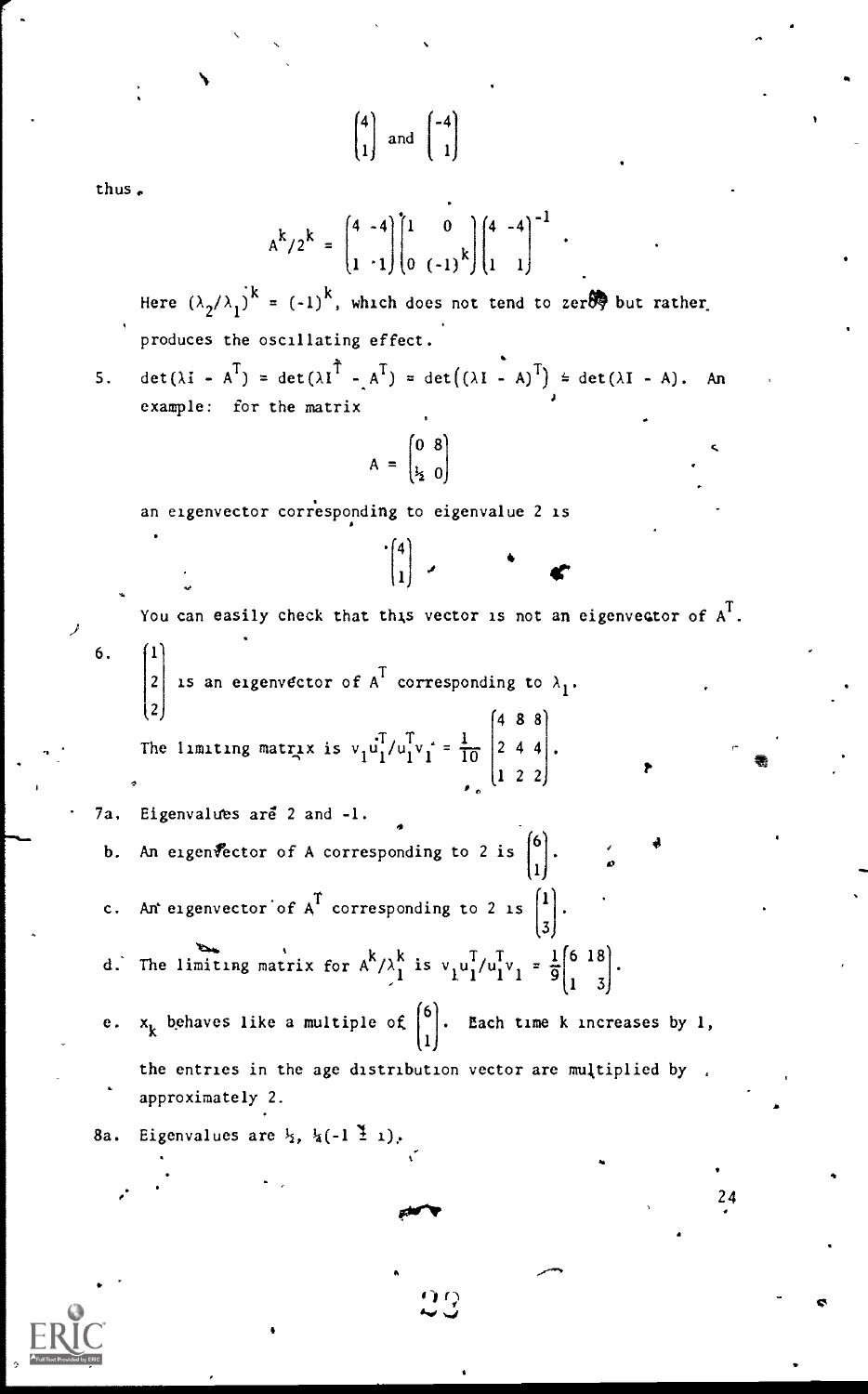b. An eigenvector of A corresponding to  $\frac{1}{2}$  is  $\left|2\right|$ .

- An eigenvector of  $A<sup>T</sup>$  corresponding to  $\frac{1}{2}$  is
- d The limiting matrix for  $A^2/\sqrt{1}$  is  $\begin{bmatrix} .4 & 4 & .4 \end{bmatrix}$ .
- e.  $x_k$  behaves like a multiple of  $\begin{bmatrix} 2 \end{bmatrix}$ . The entries in the age dis- $(1)$

 $\mathbf{y} = \begin{bmatrix} 1 & 1 & 1 \\ 1 & 1 & 1 \end{bmatrix}$ 21

,1

(.4 .4 .4'

 $(.2 \cdot .2 \cdot .2)$ 

 $\left(1\right)$ 

- tribution vector are multiplied by approximately  $\frac{1}{2}$  each time k increases by 1. The population will eventually die out (practically, if not mathematically).
- 9. For large k,  $A^K$  is approximately a scalar multiple of  $v_1u_1^L$ . But 1 in the matrix  $v_i u_1^T$  the columns are all multiples of  $v_1$  and the rows are multiples of  $u_1$ . Hence, any column of A<sup>6</sup> is an approximation to a right eigenvector of A and any row of A<sup>64</sup> is an approximation to a left eigenvector of A. Each time k increases' by 1, the entries of  $A^k$  are multiplied by approximately  $\lambda_1$ . Therefore, to find  $\lambda$ , we can take any entry of  $A^{k+1}$  (e.g., the program of Appendix A could easily be modified to compute  $A^{65}$ ) and divide by the corresponding entry of A^ (A^ in our program).

 $\ast 2$  ( )  $\rightarrow$ 

41

25

N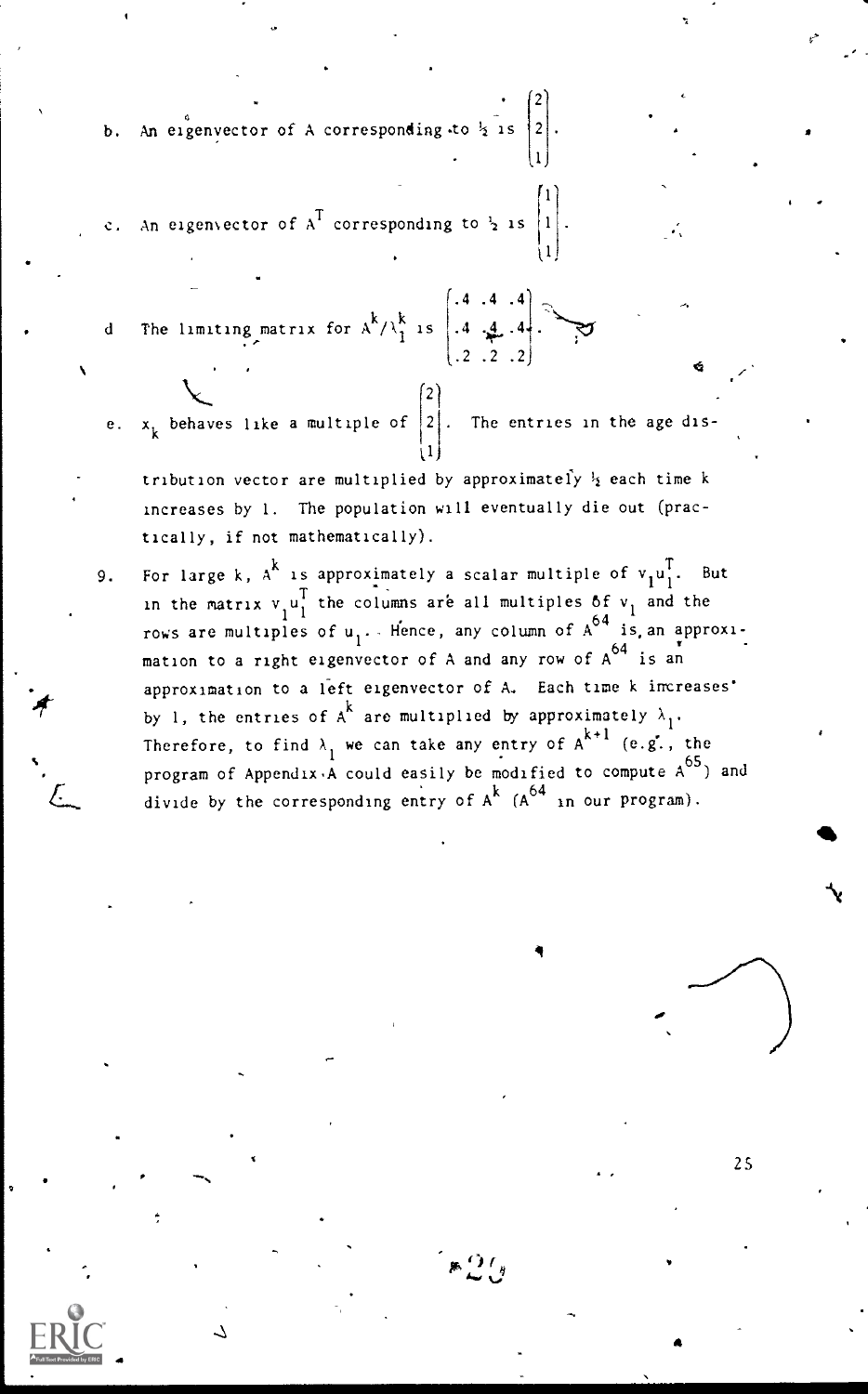#### APPENDIX A

. Here is a BASIC program which computes powers of a matrix A. A sample run is also shown.

LIST POWERS 5 DIM A(10,10) 10 INPUT N  $15$ MAT INPUT A(N,N), 20 PRINT 25 PRINT "MATRIX A" 30 PRINT 35 MAT PRINT A: 40 FOR  $I = 1$  TO 6 å  $45$  MAT B =  $A*A$ 50 PRINT " MATRIX A"; 2\*\*! '55 PRINȚ<br>60 MAT PRINT B1 ¢  $\sim 0.1$ 65 MAT  $A = B$ 70 NEXT I **75 END** READY **RUN** POWERS  $2 - 3$  $2, 0, 1, 2, .5, 0, 0, 0, 5, 0$ MATRIX A  $\circ$  $\mathbf{1}$  $\overline{c}$  $.5$  0 0  $\circ$  $\cdot$  5  $\Omega$ AATRIX A 2  $.5 \t1.$  $\circ$  $0.5$  $\pmb{1}$  $.2500$ MATRÍX A 4  $.25$  $\mathbf{1}$  $\mathbf{1}$ A  $\frac{1}{2}$  25 25, . 5  $.125-.25$  $\circ$ 

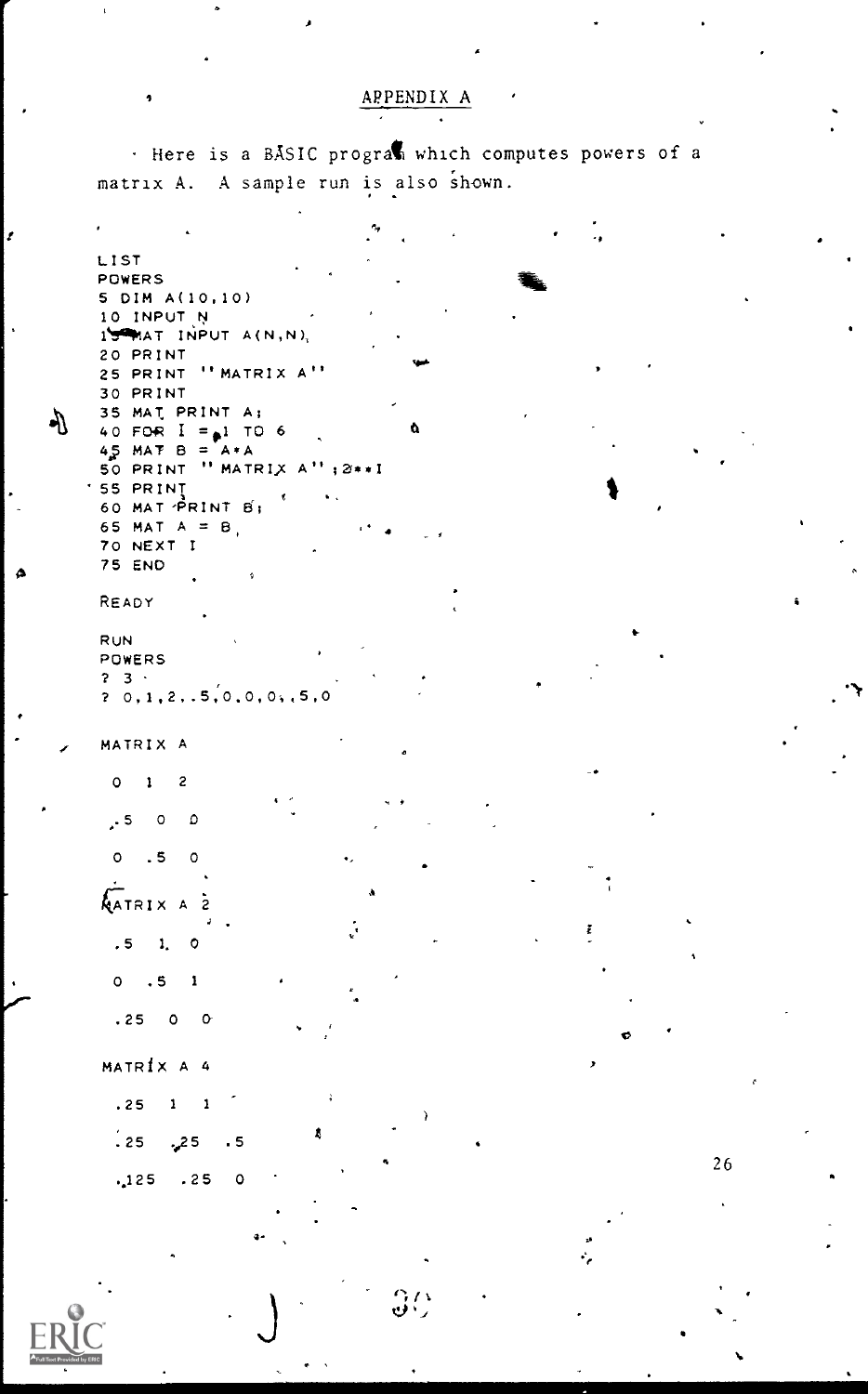```
MATRIX A 8
.4375 .75 .75.1875 .4375 .375
.09375-.1875.25MATRIX A 16
 .402344 .796875 .796875
.199219 .402344 .398438.996094E-1 .199219 .203125
MATRIX A 32
.400009 .799988 .799988
.199997 .400009 .399994
 .999985E-1 . 199997 . 200012
MATRIX A 64
.4 \t3 \t.8\cdot 2 \cdot 4 \cdot 4
\cdot .1 .2 .2
```
READY

ç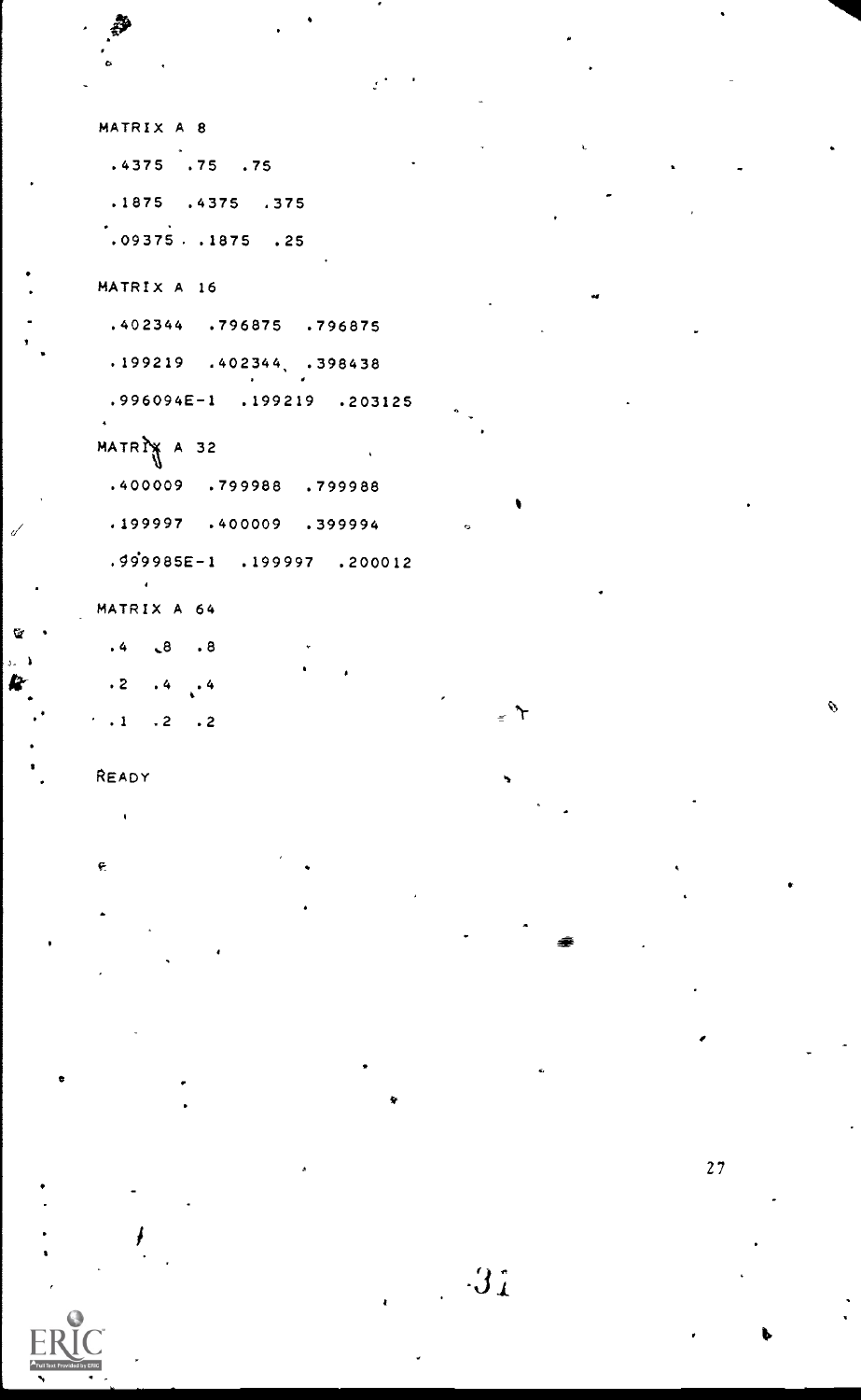#### APPENDIX B

he will look once more at powers of a Leslie matrix A and show how the limiting behavior can be described using left and right eigenvectors. We will continue to make those assumptions about A which are stated in Section 3.4. As before, let  $u_1$  be a positive eigenvector of  $A^I$  corresponding to the dominant eigenvalue  $\lambda_1$ , i.e.,  $A^T u_1 = \lambda_1 u_1$ ; alsc, let  $v_1$  be a positive eigenvector of A corresponding to  $\cdot_1$ , ...e.,  $Av_1 = \cdot_1 v$ . Let P be the square matrix whose columns are made up of the eigenvectors of A, with  $v_1$ being the first column,  $\frac{7}{1}$  i.e.,

 $P = (v_1 \cdot v_2 \cdot v_3 \cdot \cdots \cdot v_n)$ 

 $1.1$ 

iθ!

now  $0 \quad 1 \quad . . . \quad 0_{\frac{1}{2}} = P^{-1}P = P^{-1} \Big[ v_1 \Big[ v_2 \Big] \Big] \cdots \Big[ v_n \Big],$ 

so P'v<sub>i</sub> =

 $(B-1)$ 

28

Also since  $P^{-1}AP =$  $n$ j ka

 $\sim$ 

-1 v, m  $1 - \frac{1}{2}$ 

 $1$  0 ,..  $0$ ,  $\cdot$ 

and since a diagonal matrix is its own transpose,

$$
P^{-1}AP = (P^{-1}AP)^{T} = P^{T}A^{T}(P^{-1})^{T} = \begin{pmatrix} a_{1} & & \\ & \ddots & \\ & & a_{n} \end{pmatrix}.
$$

We will assume, as before, that A is diagonalizable, the final result is true without this assumption.

zt

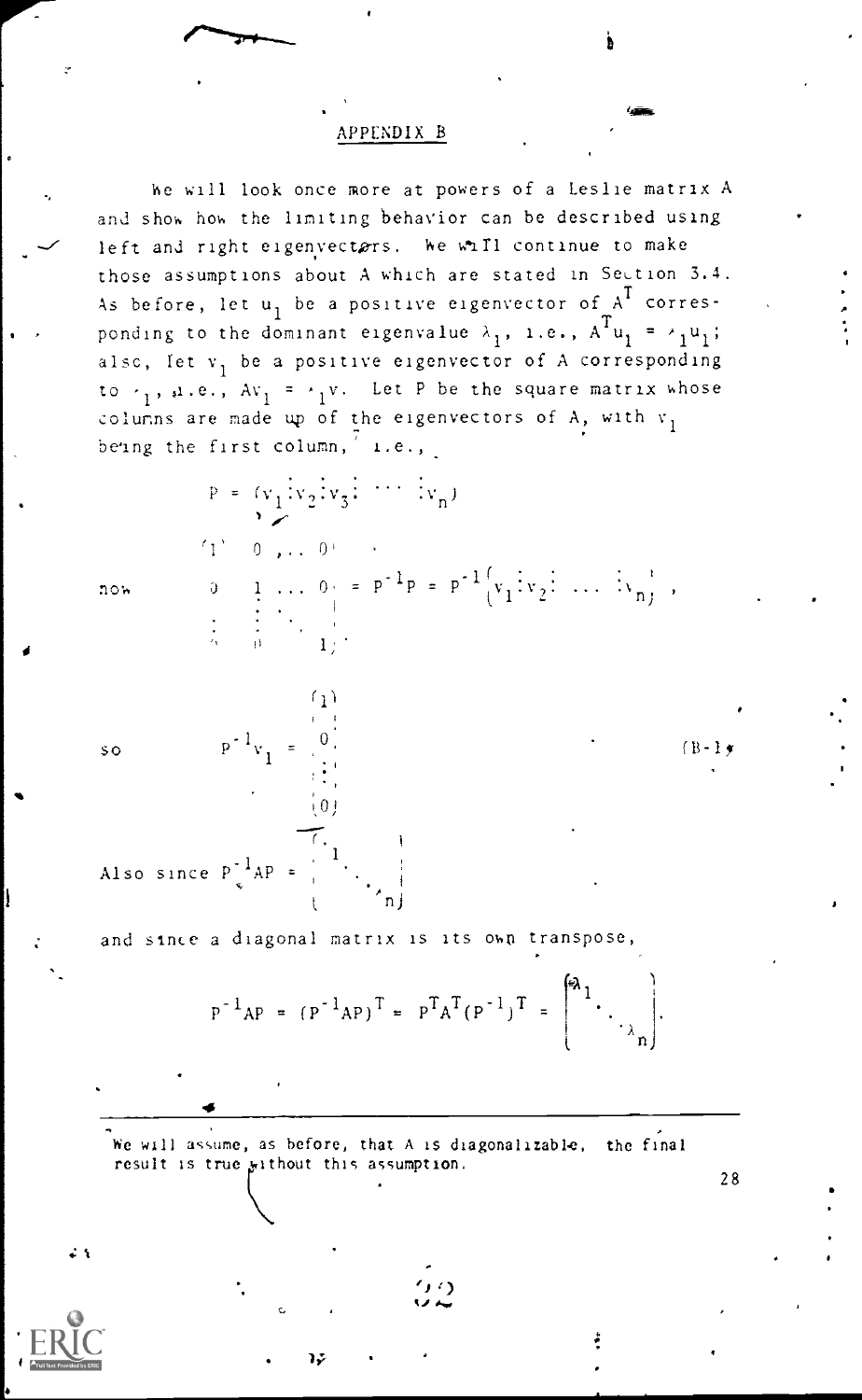\nThis means that 
$$
(P^{-1})^T = (\overline{u}_1 \overline{u}_2 \dots \overline{u}_n)
$$
 where the  $\overline{u}_1$  are eigenvectors of  $A^T$ ,  $u_1$  need not be the same as  $\overline{u}_1$ , but it will be a multiple of  $\overline{u}_1$ , say  $u_1 = a\overline{u}_1$ .\n

\n\nIt follows that  $P^T(\overline{u}_1 \overline{u}_2 \dots \overline{u}_n) = P^T(P^{-1})^T = \begin{bmatrix} 1 & 0 & \cdots & 0 \\ 0 & 1 & \cdots & 0 \\ \vdots & \vdots & \ddots & \vdots \\ 0 & 0 & \cdots & 0 \\ 0 & 0 & \cdots & 0 \end{bmatrix}$ .\n

\n\nTo solve that  $P^T(\overline{u}_1 \overline{u}_2 \dots \overline{u}_n) = P^T(P^{-1})^T = \begin{bmatrix} 1 & 0 & \cdots & 0 \\ 0 & 1 & \cdots & 0 \\ \vdots & \vdots & \ddots & \vdots \\ 0 & 0 & \cdots & 0 \end{bmatrix}$ .\n

\n\nAs  $P^T\overline{u}_1$  is the inverse of  $P^T u_1 = \begin{bmatrix} 0 & 0 & 0 \\ 0 & 0 & 0 \end{bmatrix}$ .\n

\n\nThus, the function  $P^T u_1 = \begin{bmatrix} 0 & 0 & 0 \\ 0 & 0 & 0 \end{bmatrix}$ .\n

\n\nand  $u_1^T v_1 = u_1^T P P^{-1} v_1 = (a0 \dots 0) \begin{bmatrix} 1 & 0 & 0 \\ 0 & 0 & 0 \end{bmatrix} = a$ .\n

\n\nSo  $\frac{P^{-1} v_1 u_1^T P}{u_1^T v_1} = \begin{bmatrix} 1 & 0$ 

 $\ddot{\cdot}$ 

 $RIC$ </u>